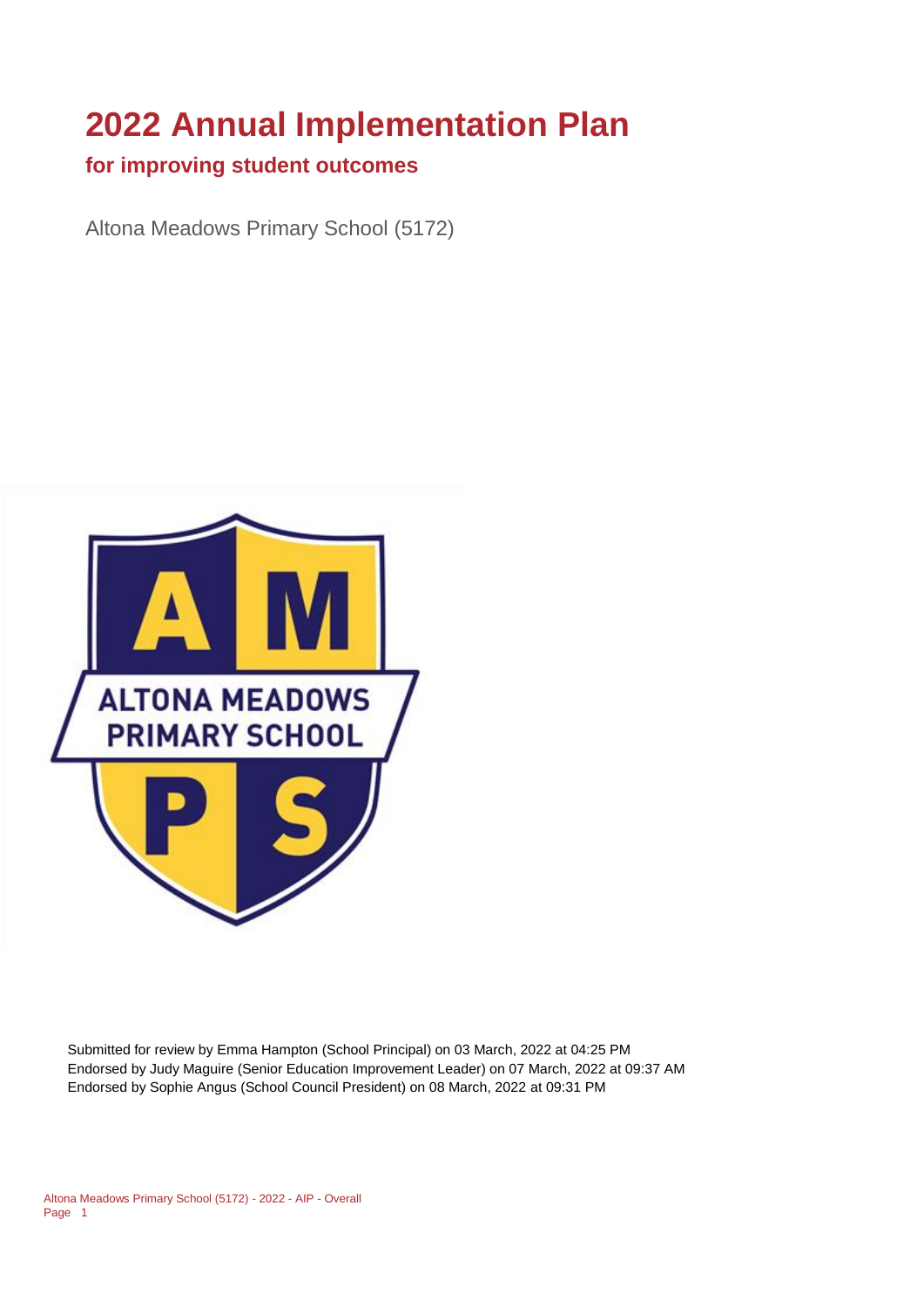# **Self-evaluation Summary - 2022**

|                                           | <b>FISO 2.0 Dimensions</b>                                                                                                                                                                                                       | <b>Self-evaluation Level</b> |
|-------------------------------------------|----------------------------------------------------------------------------------------------------------------------------------------------------------------------------------------------------------------------------------|------------------------------|
| <b>Teaching</b><br>and<br><b>Learning</b> | Documented teaching and learning program based on the Victorian<br>Curriculum and senior secondary pathways, incorporating extra-<br>curricula programs                                                                          |                              |
|                                           | Use of common and subject-specific high impact teaching and<br>learning strategies as part of a shared and responsive teaching and<br>learning model implemented through positive and supportive student-<br>staff relationships | Evolving                     |

| <b>Assessment</b> | Systematic use of assessment strategies and measurement practices<br>to obtain and provide feedback on student learning growth, attainment<br>and wellbeing capabilities | Evolving |
|-------------------|--------------------------------------------------------------------------------------------------------------------------------------------------------------------------|----------|
|                   | Systematic use of data and evidence to drive the prioritisation,<br>development, and implementation of actions in schools and<br>classrooms.                             |          |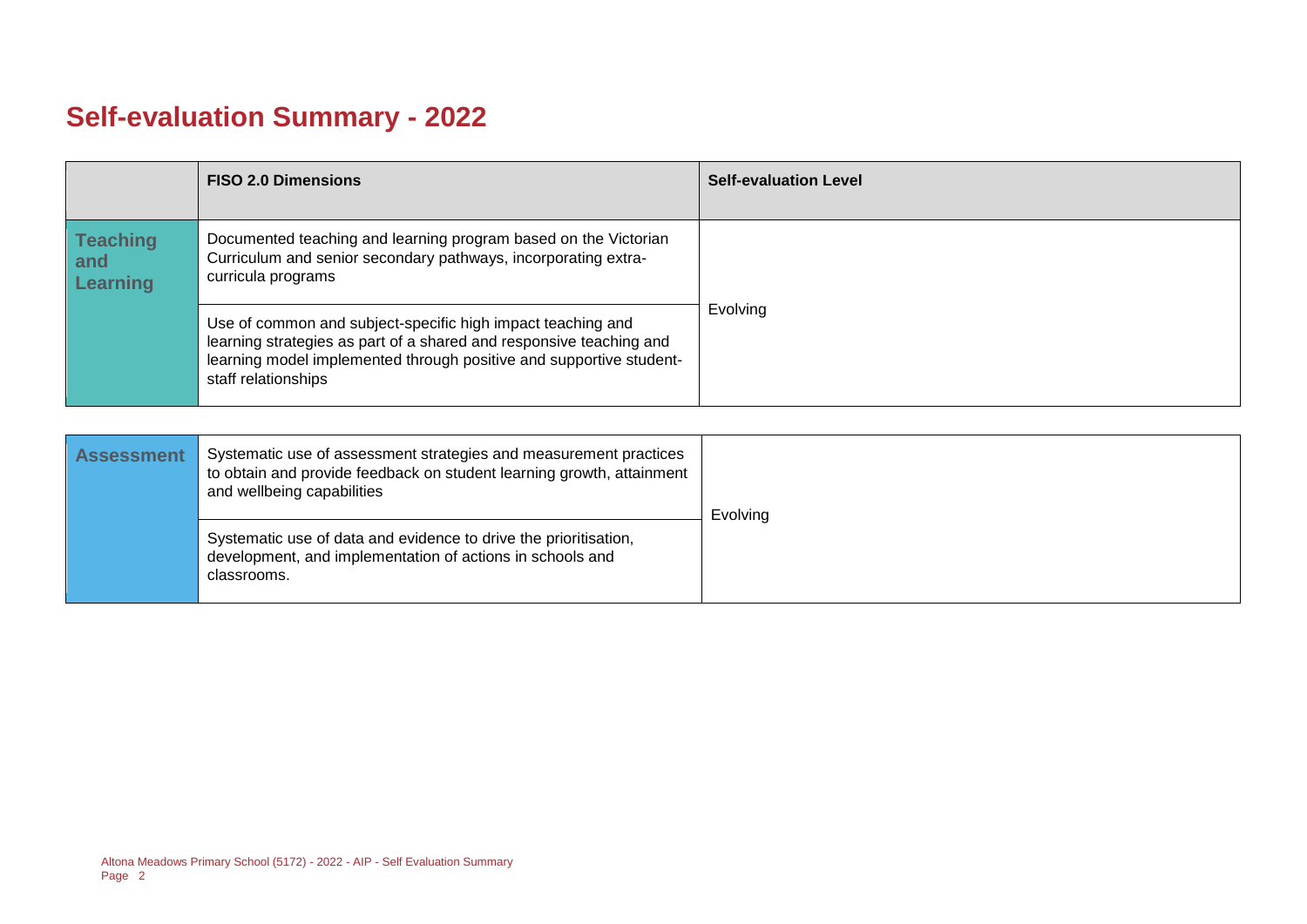| Leadership | The strategic direction and deployment of resources to create and<br>reflect shared goals and values; high expectations; and a positive,<br>safe and orderly learning environment | Evolving |
|------------|-----------------------------------------------------------------------------------------------------------------------------------------------------------------------------------|----------|
|            | Shared development of a culture of respect and collaboration with<br>positive and supportive relationships between students and staff at the<br>core                              |          |

| <b>Engagement</b> | Activation of student voice and agency, including in leadership and<br>learning, to strengthen students' participation and engagement in<br>school                                    | Embedding |
|-------------------|---------------------------------------------------------------------------------------------------------------------------------------------------------------------------------------|-----------|
|                   | Strong relationships and active partnerships between schools and<br>families/carers, communities, and organisations to strengthen<br>students' participation and engagement in school |           |

| <b>Support</b> | Responsive, tiered and contextualised approaches and strong<br>relationships to support student learning, wellbeing and inclusion                                         |          |
|----------------|---------------------------------------------------------------------------------------------------------------------------------------------------------------------------|----------|
|                | Effective use of resources and active partnerships with families/carers,<br>specialist providers and community organisations to provide<br>responsive support to students | Evolving |

| <b>Enter your reflective comments</b> | Our school is in a great position and ready for change, improvement and growth. Our focus on teaching & learning<br>development and a direct link to our student data collected and utilized.                                                                                               |  |  |  |
|---------------------------------------|---------------------------------------------------------------------------------------------------------------------------------------------------------------------------------------------------------------------------------------------------------------------------------------------|--|--|--|
| <b>Considerations for 2022</b>        | Our targeted plan for 2022's focus on teaching & learning is developing based on teacher readiness and capability. The<br>implementation of PLC's have begun with professional learning at the end of 2021. The stability in our staffing profile allow<br>us ample opportunity for growth. |  |  |  |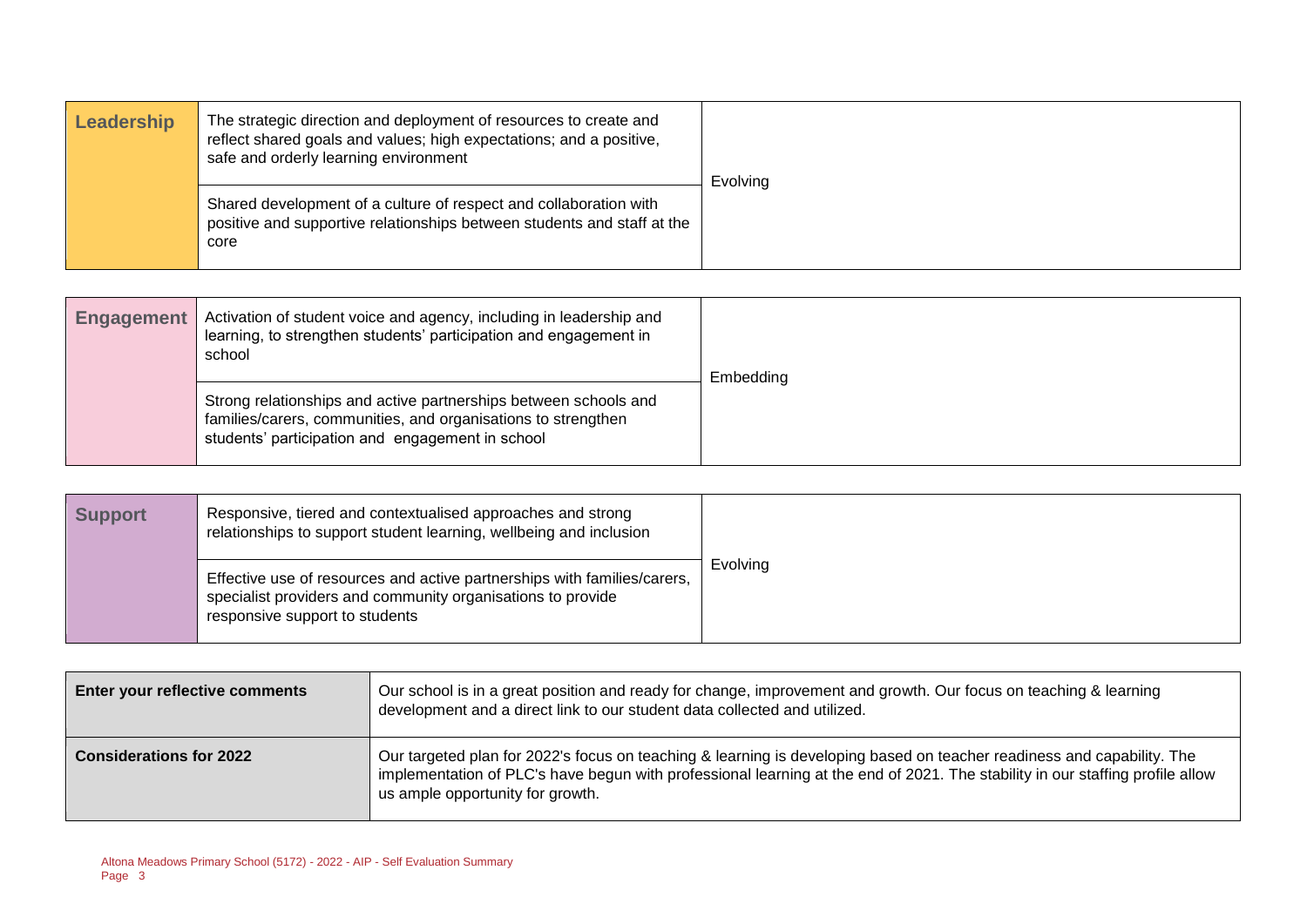|--|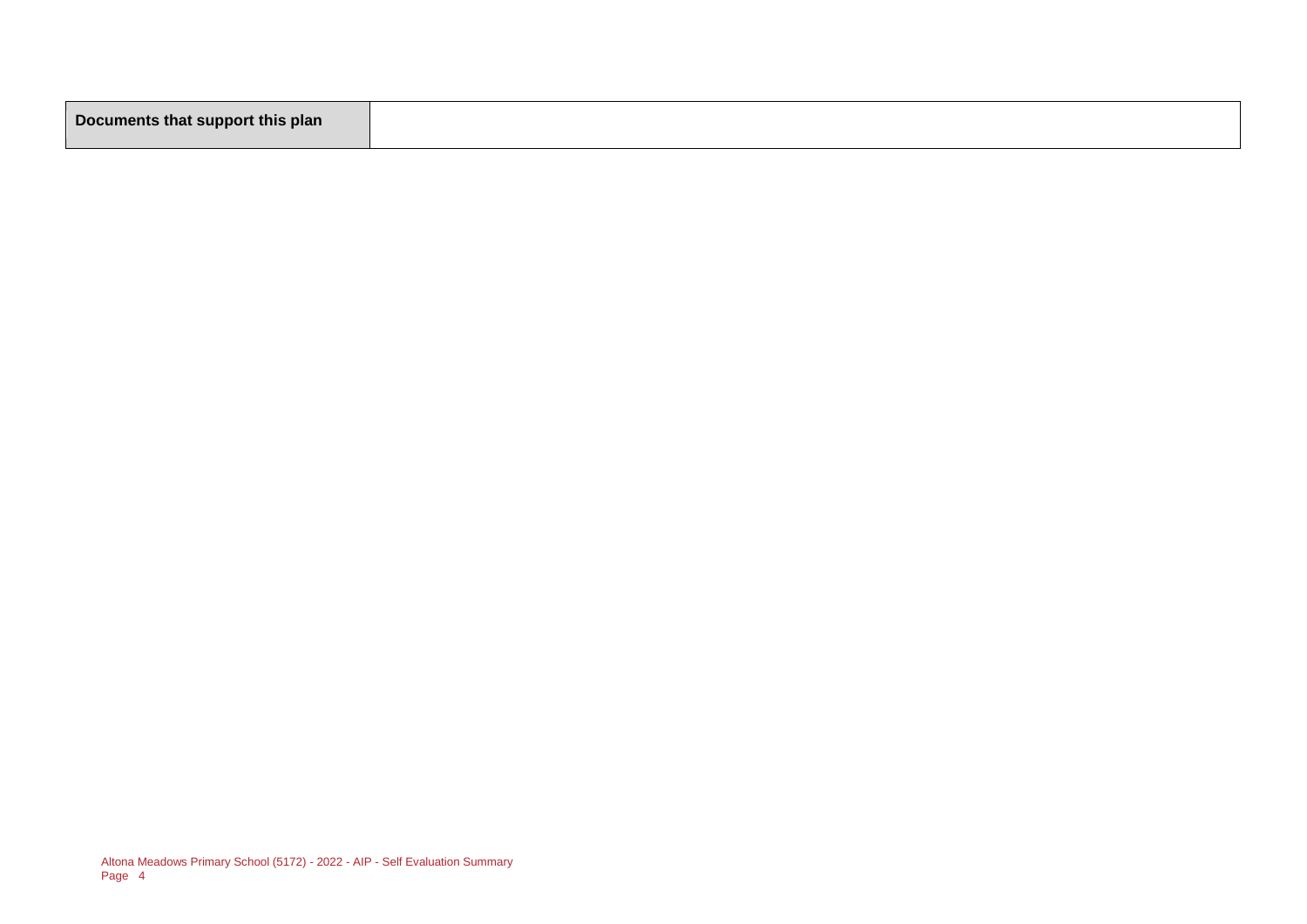## **SSP Goals Targets and KIS**

| Goal 1<br>Target 1.1                                           | <b>2022 Priorities Goal</b><br><br><br>Some of our students have thrived in the remote learning environment, others have maintained their learning progress,<br> |                                                                                                                                                 |      |                                                                                           |  |  |
|----------------------------------------------------------------|------------------------------------------------------------------------------------------------------------------------------------------------------------------|-------------------------------------------------------------------------------------------------------------------------------------------------|------|-------------------------------------------------------------------------------------------|--|--|
|                                                                |                                                                                                                                                                  |                                                                                                                                                 |      |                                                                                           |  |  |
| <b>Key Improvement Strategy 1.a</b><br>Priority 2022 Dimension |                                                                                                                                                                  | Learning - Support both those who need extra support and those who have thrived to continue to extend their learning,<br>especially in numeracy |      |                                                                                           |  |  |
| Key Improvement Strategy 1.b<br>Priority 2022 Dimension        | Wellbeing - Effectively mobilise available resources to support students' wellbeing and mental health, especially the most<br>vulnerable                         |                                                                                                                                                 |      |                                                                                           |  |  |
| Goal 2                                                         |                                                                                                                                                                  |                                                                                                                                                 |      | To improve the learning growth and achievement in literacy and numeracy for all students. |  |  |
| Target 2.1                                                     | By 2022 improve the high learning growth from Year 3 to 5 to improve from the average growth for 2015-2018:                                                      |                                                                                                                                                 |      |                                                                                           |  |  |
|                                                                |                                                                                                                                                                  |                                                                                                                                                 | 2018 | 2022                                                                                      |  |  |
|                                                                |                                                                                                                                                                  | Reading                                                                                                                                         | 16%  | 35%                                                                                       |  |  |
|                                                                |                                                                                                                                                                  | Writing                                                                                                                                         | 16%  | 25%                                                                                       |  |  |
|                                                                |                                                                                                                                                                  | Numeracy                                                                                                                                        | 14%  | 40%                                                                                       |  |  |
|                                                                |                                                                                                                                                                  |                                                                                                                                                 |      |                                                                                           |  |  |
| Target 2.2                                                     | By 2022 improve the percentage of students in the top two NAPLAN bands at Year 3 (bands 5 and 6) as follows:                                                     |                                                                                                                                                 |      |                                                                                           |  |  |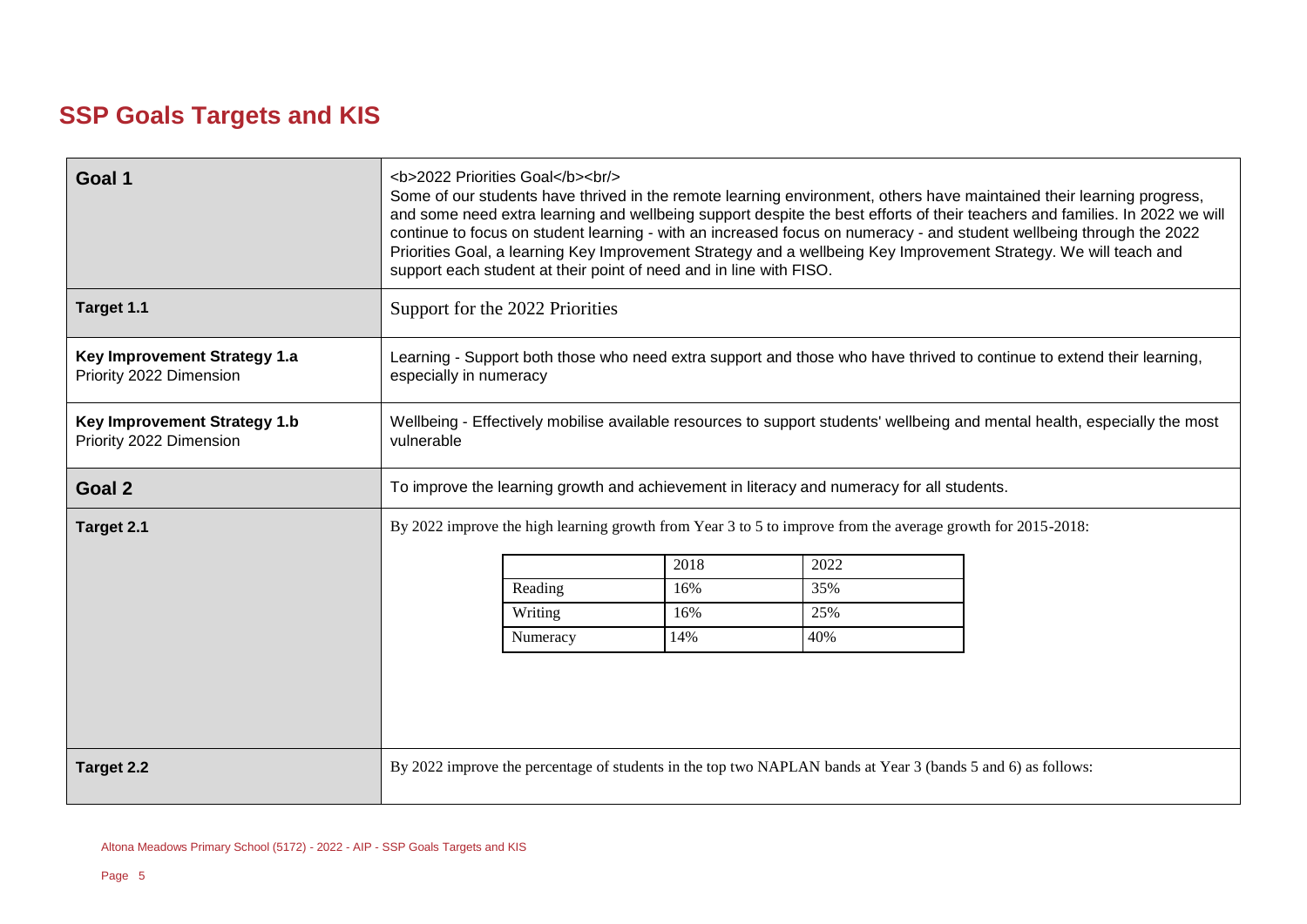|                                                                            |                                                                                                                                                                                                                                                                                                                                                                                     |          | 2018 | 2022 |                                                                                                              |
|----------------------------------------------------------------------------|-------------------------------------------------------------------------------------------------------------------------------------------------------------------------------------------------------------------------------------------------------------------------------------------------------------------------------------------------------------------------------------|----------|------|------|--------------------------------------------------------------------------------------------------------------|
|                                                                            |                                                                                                                                                                                                                                                                                                                                                                                     | Reading  | 29%  | 40%  |                                                                                                              |
|                                                                            |                                                                                                                                                                                                                                                                                                                                                                                     | Writing  | 26%  | 40%  |                                                                                                              |
|                                                                            |                                                                                                                                                                                                                                                                                                                                                                                     | Numeracy | 20%  | 40%  |                                                                                                              |
|                                                                            |                                                                                                                                                                                                                                                                                                                                                                                     |          |      |      |                                                                                                              |
|                                                                            |                                                                                                                                                                                                                                                                                                                                                                                     |          |      |      |                                                                                                              |
|                                                                            |                                                                                                                                                                                                                                                                                                                                                                                     |          |      |      |                                                                                                              |
|                                                                            |                                                                                                                                                                                                                                                                                                                                                                                     |          |      |      |                                                                                                              |
| Target 2.3                                                                 |                                                                                                                                                                                                                                                                                                                                                                                     |          |      |      | By 2022 improve the percentage of students in the top two NAPLAN bands at Year 5 (bands 7 and 8) as follows: |
|                                                                            |                                                                                                                                                                                                                                                                                                                                                                                     |          | 2018 | 2022 |                                                                                                              |
|                                                                            |                                                                                                                                                                                                                                                                                                                                                                                     | Reading  | 14%  | 40%  |                                                                                                              |
|                                                                            |                                                                                                                                                                                                                                                                                                                                                                                     | Writing  | 5%   | 40%  |                                                                                                              |
|                                                                            |                                                                                                                                                                                                                                                                                                                                                                                     | Numeracy | 9%   | 40%  |                                                                                                              |
| Target 2.4                                                                 | By 2022 every student will make at least 12 months growth as evidenced by the Victorian Curriculum Teacher<br>Judgements (triangulated data used for verification) in Reading, Writing and Numeracy. By 2022 every student will make<br>at least 12 months growth every 12 months according to teacher judgement o the Victorian Curriculum standards in<br>speaking and listening. |          |      |      |                                                                                                              |
| <b>Key Improvement Strategy 2.a</b><br><b>Building practice excellence</b> | Build Teacher capability to track student learning gain and use this data to inform curriculum planning and teaching<br>practice                                                                                                                                                                                                                                                    |          |      |      |                                                                                                              |
| <b>Key Improvement Strategy 2.b</b><br><b>Building leadership teams</b>    | Implement PLCs to analyse and evaluate teaching practices and student learning growth over time. (BLT)                                                                                                                                                                                                                                                                              |          |      |      |                                                                                                              |
| <b>Key Improvement Strategy 2.c</b><br>Curriculum planning and assessment  | Build teacher knowledge of the Victorian Curriculum standards and teacher capability to differentiate teaching programs<br>(CPA)                                                                                                                                                                                                                                                    |          |      |      |                                                                                                              |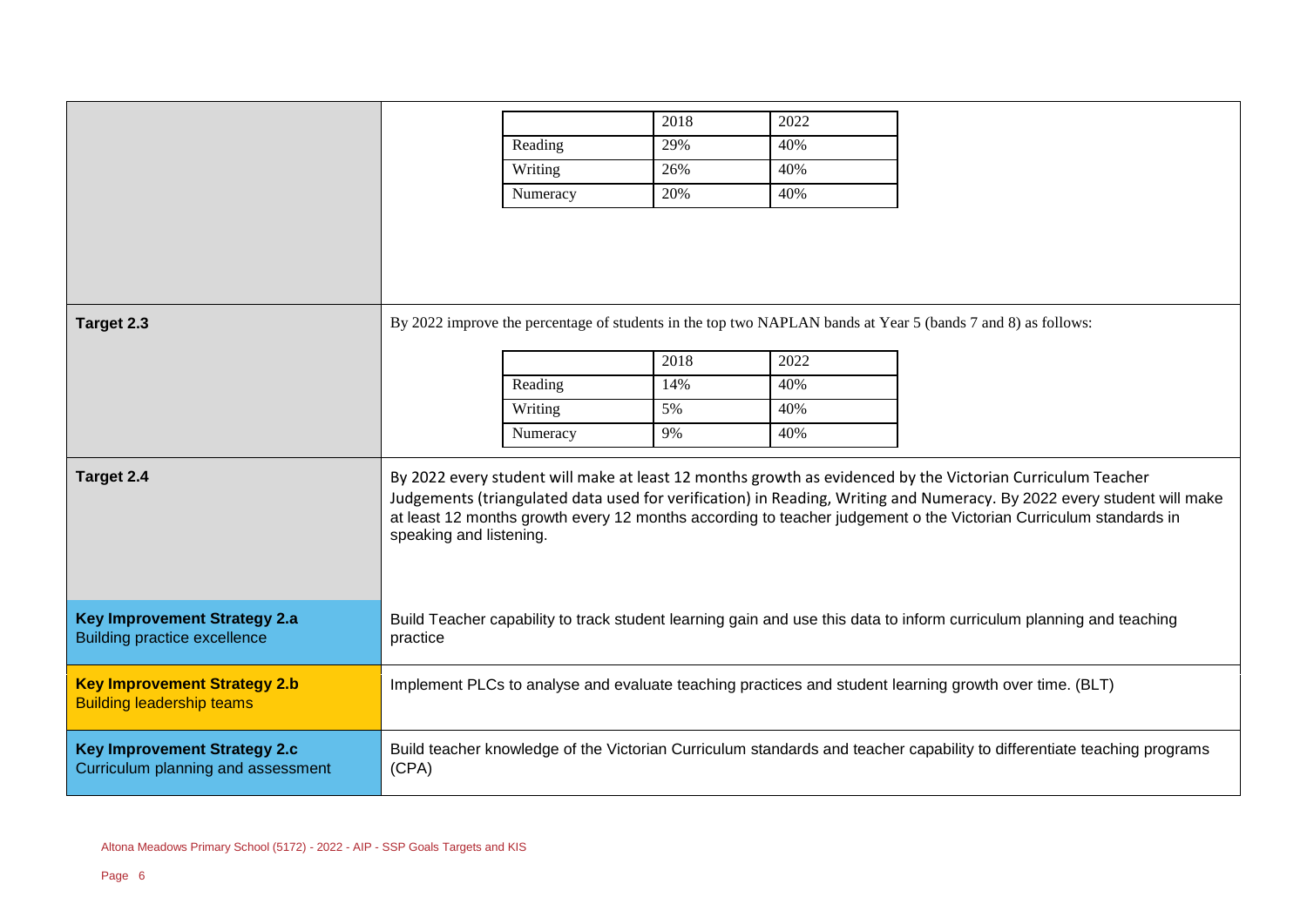| Goal 3                                                                                         | To deepen and strengthen student voice, learner agency and student leadership throughout the school.                                                                                                                                                             |  |  |  |  |
|------------------------------------------------------------------------------------------------|------------------------------------------------------------------------------------------------------------------------------------------------------------------------------------------------------------------------------------------------------------------|--|--|--|--|
| Target 3.1                                                                                     | By 2022 improve the percentage of positive responses on the Attitudes to School Survey for Years 4-6 for the following factors:<br>• Stimulated learning from 21% (average 2017-2018) to 50%.<br>• Student voice and agency from 31% (average 2017-2018) to 50%. |  |  |  |  |
| Target 3.2                                                                                     | By 2022 improve the percentage of positive responses on the School Staff Survey in the factor of trust in students and<br>parents from 50% (2018) to 80% (2022).                                                                                                 |  |  |  |  |
| <b>Key Improvement Strategy 3.a</b><br><b>Empowering students and building school</b><br>pride | Develop a whole school understanding of student voice, learner agency and student leadership. (ESBSP)                                                                                                                                                            |  |  |  |  |
| <b>Key Improvement Strategy 3.b</b><br>Setting expectations and promoting<br><i>inclusion</i>  | Strengthen the use of student feedback and voice to inform teaching practices. (SEPI)                                                                                                                                                                            |  |  |  |  |
| <b>Key Improvement Strategy 3.c</b><br>Curriculum planning and assessment                      | Establish school-wide systems and structures that enable students to participate in the design and implementation of<br>school policy and programs. (CPA)                                                                                                        |  |  |  |  |
| Goal 4                                                                                         | To empower student to be self-regulated learners who are actively engaged in their learning environment.                                                                                                                                                         |  |  |  |  |
| Target 4.1                                                                                     | By 2022 improve the percentage of positive responses on the School Staff Survey in the factor of staff efficacy from 63%<br>(2018) to 80% (2022) and collective responsibility from 88% (2018) to 95% (2022)                                                     |  |  |  |  |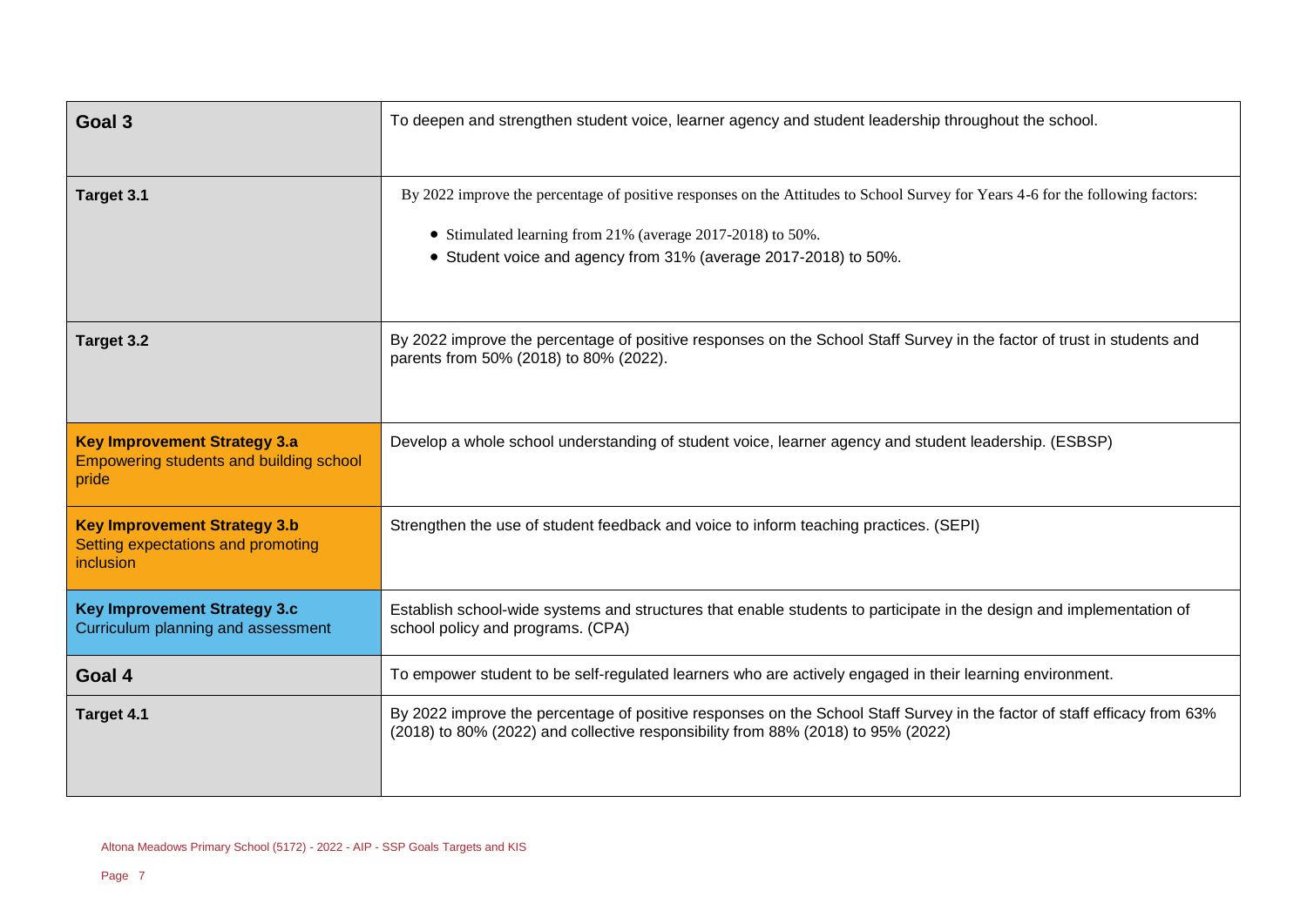| <b>Target 4.2</b>                                                                       | By 2022 improve the percentage of positive responses on the Attitudes to School Survey for Years 4-6 to 55% for the following factors:<br>• Sense of connectedness from 32.5% (average 2017-2018) to 55%<br>• Self-regulation and goal setting from 25% (average 2017-2018) to 55%<br>• Sense of confidence from 42% (average 2017-2018) to 55%. |
|-----------------------------------------------------------------------------------------|--------------------------------------------------------------------------------------------------------------------------------------------------------------------------------------------------------------------------------------------------------------------------------------------------------------------------------------------------|
| Target 4.3                                                                              | By 2022 improve the percentage of positive responses on the Parent Opinion survey for the following factors:<br>• Teacher communication from 52% (2018) to 65%.<br>• School support from 24% (2018) to 50%.<br>• School connectedness from 62% (2018) to 90%.                                                                                    |
| <b>Key Improvement Strategy 4.a</b><br>Empowering students and building school<br>pride | Deepen staff knowledge and teacher practice in the Inquiry approach to learning.                                                                                                                                                                                                                                                                 |
| <b>Key Improvement Strategy 4.b</b><br>Empowering students and building school<br>pride | Build student capacity in using learning technologies to connect with the learning community.                                                                                                                                                                                                                                                    |
| <b>Key Improvement Strategy 4.c</b><br>Parents and carers as partners                   | Develop communication strategies that will connect the parent/carer community to the school.                                                                                                                                                                                                                                                     |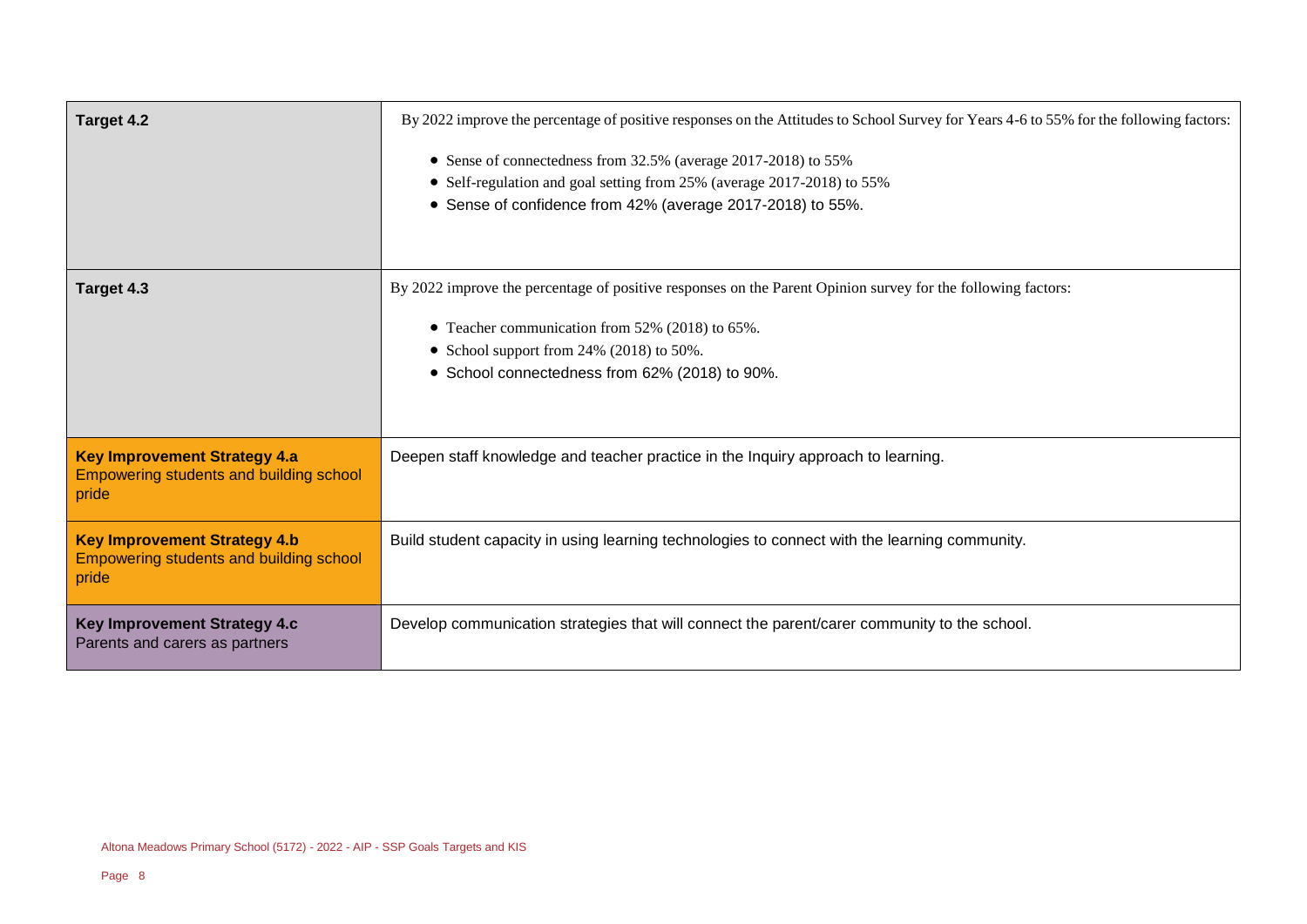### **Select Annual Goals and KIS**

| <b>Four Year Strategic Goals</b>                                                                                                                                                              | Is this<br>selected for<br>focus this<br>year? | <b>Four Year Strategic Targets</b>                                                                             |          |      |                                                                                                                                                                                     | 12 month target<br>The 12 month target is an incremental step<br>towards meeting the 4-year target, using the<br>same data set. |
|-----------------------------------------------------------------------------------------------------------------------------------------------------------------------------------------------|------------------------------------------------|----------------------------------------------------------------------------------------------------------------|----------|------|-------------------------------------------------------------------------------------------------------------------------------------------------------------------------------------|---------------------------------------------------------------------------------------------------------------------------------|
| <b>2022 Priorities Goal</b><br><br><br>Some of our students have thrived in<br>the remote learning environment,<br>others have maintained their learning<br>progress, and some need extra<br> | Yes                                            | Support for the 2022 Priorities                                                                                |          |      | Altona Meadows PS will focus on the<br>aligned DET priorities with a focus on the<br>implementation of PLC's and also School<br>Wide Positive Behaviour/Respectful<br>Relationships |                                                                                                                                 |
| To improve the learning growth and<br>achievement in literacy and numeracy<br>for all students.                                                                                               | Yes                                            | By 2022 improve the high learning growth from Year 3 to 5 to improve<br>from the average growth for 2015-2018: |          |      | Current progress at end of 2021:<br>Reading target 35% - % at end of 2021:<br>$23.08\% = 11.92\%$ gap                                                                               |                                                                                                                                 |
|                                                                                                                                                                                               |                                                |                                                                                                                |          | 2018 | 2022                                                                                                                                                                                | Writing target 25% - % at end of 2021:                                                                                          |
|                                                                                                                                                                                               |                                                |                                                                                                                | Reading  | 16%  | 35%                                                                                                                                                                                 | $26.32\% = 1.32\%$ surpassed<br>Numeracy target 40% - % at end of 2021:                                                         |
|                                                                                                                                                                                               |                                                |                                                                                                                | Writing  | 16%  | 25%                                                                                                                                                                                 | $30\% = 10\%$ gap                                                                                                               |
|                                                                                                                                                                                               |                                                |                                                                                                                | Numeracy | 14%  | 40%                                                                                                                                                                                 |                                                                                                                                 |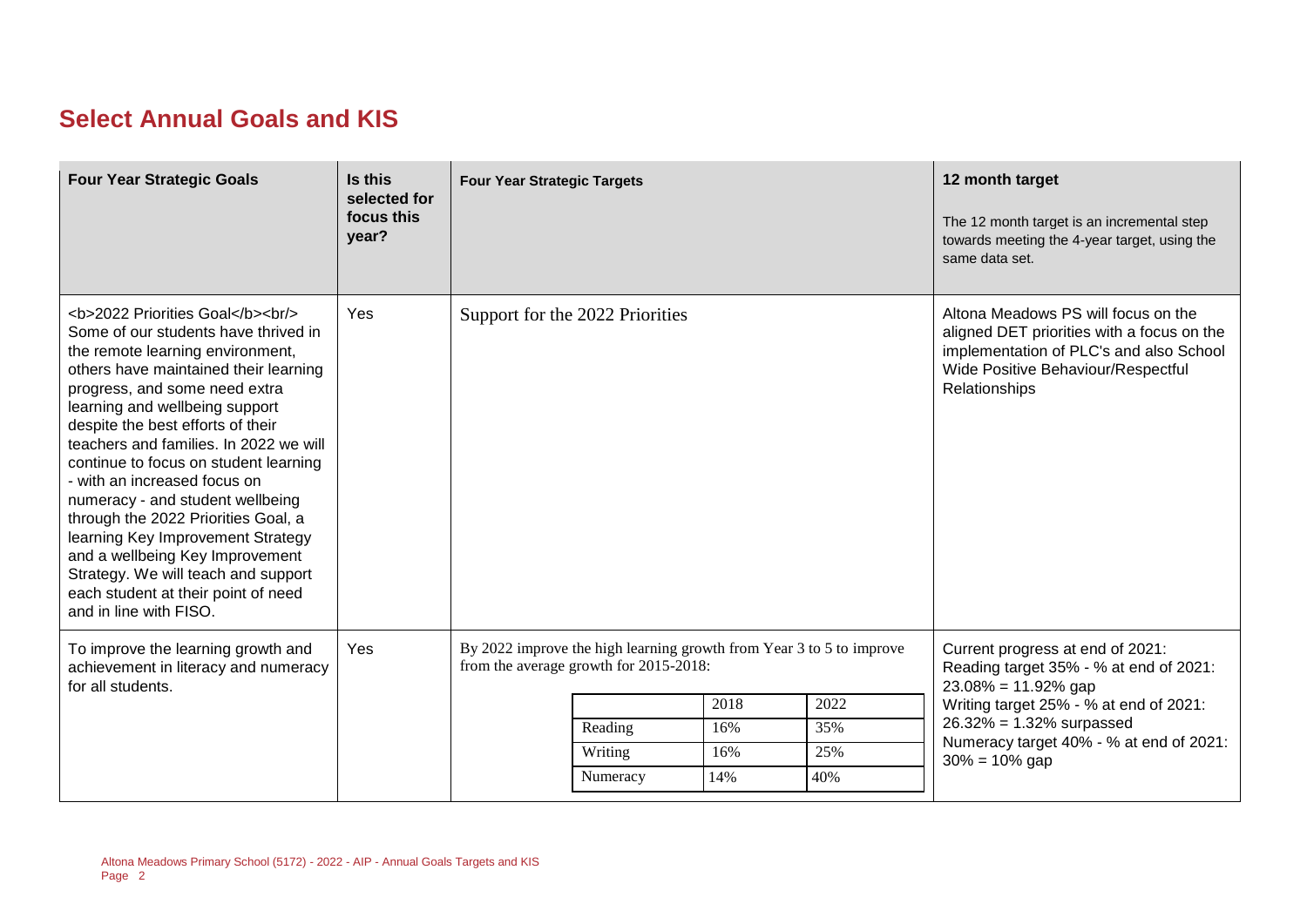|  | By 2022 improve the percentage of students in the top two NAPLAN<br>bands at Year 3 (bands 5 and 6) as follows:                                                                                                                                                                                                                                                                           |      |      | Current progress at end of 2021:<br>Reading target 40% - % at end of 2021:<br>$33.3\% = 6.7\%$ gap                                                                                       |
|--|-------------------------------------------------------------------------------------------------------------------------------------------------------------------------------------------------------------------------------------------------------------------------------------------------------------------------------------------------------------------------------------------|------|------|------------------------------------------------------------------------------------------------------------------------------------------------------------------------------------------|
|  |                                                                                                                                                                                                                                                                                                                                                                                           | 2018 | 2022 | Writing target 40% - % at end of 2021:                                                                                                                                                   |
|  | Reading                                                                                                                                                                                                                                                                                                                                                                                   | 29%  | 40%  | $44.8\% = 4.8\%$ surpassed                                                                                                                                                               |
|  | Writing                                                                                                                                                                                                                                                                                                                                                                                   | 26%  | 40%  | Numeracy target 40% - % at end of 2021:<br>$24.3\% = 15.7\%$ gap                                                                                                                         |
|  | Numeracy                                                                                                                                                                                                                                                                                                                                                                                  | 20%  | 40%  |                                                                                                                                                                                          |
|  | By 2022 improve the percentage of students in the top two NAPLAN<br>bands at Year 5 (bands 7 and 8) as follows:                                                                                                                                                                                                                                                                           | 2018 | 2022 | Current progress at end of 2021:<br>Reading target 40% - % at end of 2021:<br>$54.7\% = 14.7\%$ surpassed<br>Writing target 40% - % at end of 2021:<br>$56.1\% = 16.1\%$ surpassed       |
|  | Reading                                                                                                                                                                                                                                                                                                                                                                                   | 14%  | 40%  | Numeracy target 40% - % at end of 2021:                                                                                                                                                  |
|  | Writing                                                                                                                                                                                                                                                                                                                                                                                   | 5%   | 40%  | $31\% = 9\%$ gap                                                                                                                                                                         |
|  | Numeracy                                                                                                                                                                                                                                                                                                                                                                                  | 9%   | 40%  |                                                                                                                                                                                          |
|  | By 2022 every student will make at least 12 months growth as<br>evidenced by the Victorian Curriculum Teacher Judgements<br>(triangulated data used for verification) in Reading, Writing and<br>Numeracy. By 2022 every student will make at least 12 months<br>growth every 12 months according to teacher judgement o the<br>Victorian Curriculum standards in speaking and listening. |      |      | Current progress at end of 2021:<br>Reading: % at end o 2021: 21.6% =<br>78.4% gap<br>Writing: % at end of 2021: 8.1% = 91.9%<br>gap<br>Numeracy: % at end of 2021: 14.5% =<br>85.5% gap |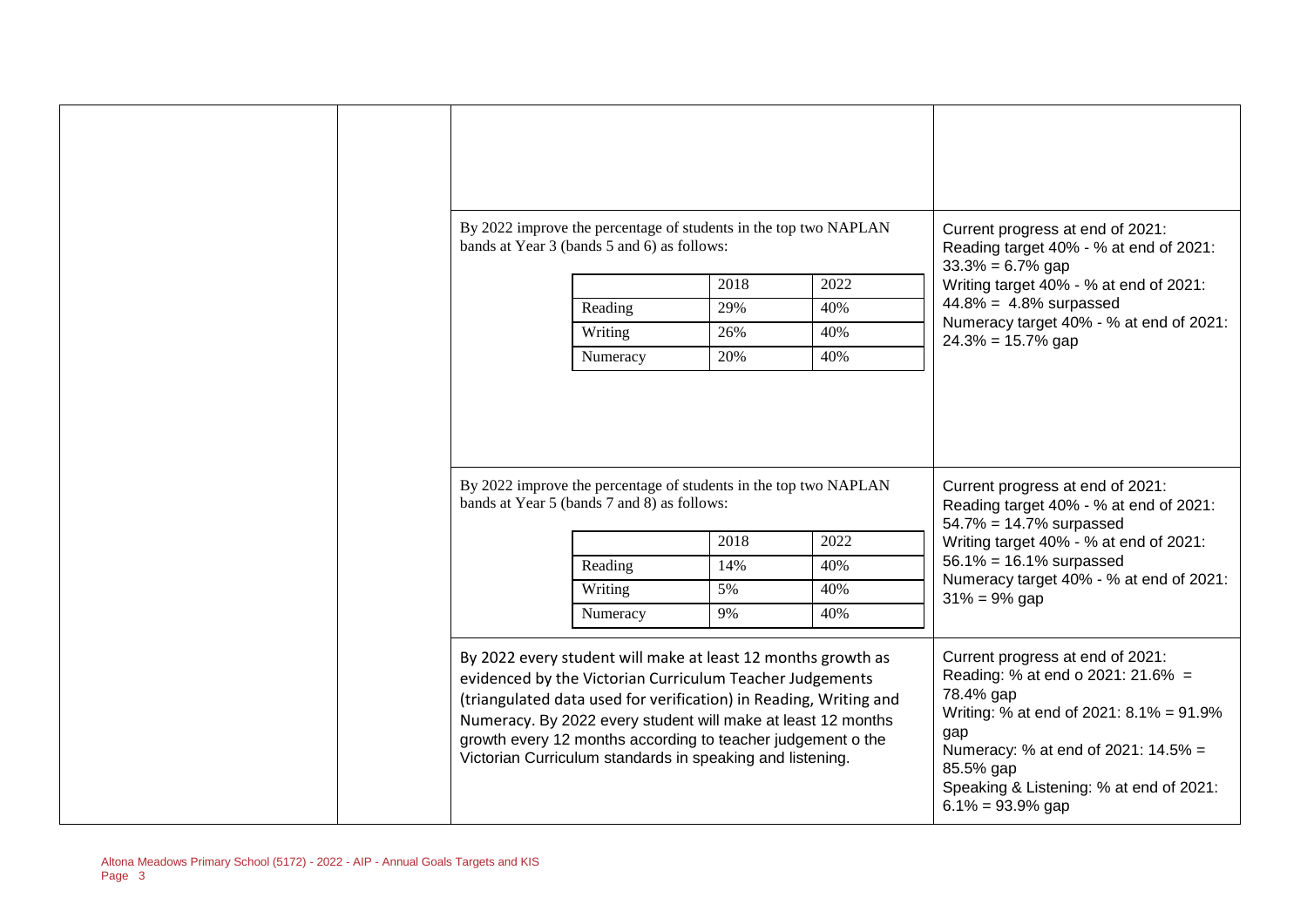| To deepen and strengthen student<br>Yes<br>voice, learner agency and student<br>leadership throughout the school.  |            | By 2022 improve the percentage of positive responses on the Attitudes to<br>School Survey for Years 4-6 for the following factors:<br>• Stimulated learning from 21% (average 2017-2018) to 50%.<br>• Student voice and agency from 31% (average 2017-2018)<br>to 50%.                                                                                    | Current progress at end of 2021:<br>Stimulated Learning: % at end of 2021:<br>$72\% = 22\%$ surpass<br>Student Voice & Agency: % at end of<br>$2021: 64\% = 14\%$ surpass                                                                                                                |  |
|--------------------------------------------------------------------------------------------------------------------|------------|-----------------------------------------------------------------------------------------------------------------------------------------------------------------------------------------------------------------------------------------------------------------------------------------------------------------------------------------------------------|------------------------------------------------------------------------------------------------------------------------------------------------------------------------------------------------------------------------------------------------------------------------------------------|--|
|                                                                                                                    |            | By 2022 improve the percentage of positive responses on the<br>School Staff Survey in the factor of trust in students and parents<br>from 50% (2018) to 80% (2022).                                                                                                                                                                                       | Current progress at end of 2021:<br>Target: 80% - 47.1% at end of 2021 =<br>32.9% gap                                                                                                                                                                                                    |  |
| To empower student to be self-<br>regulated learners who are actively<br>engaged in their learning<br>environment. | <b>Yes</b> | By 2022 improve the percentage of positive responses on the<br>School Staff Survey in the factor of staff efficacy from 63% (2018)<br>to 80% (2022) and collective responsibility from 88% (2018) to 95%<br>(2022)                                                                                                                                        | Current progress at end of 2021:<br>Staff Efficacy: Target: 80% - % at end of<br>$2021:43.1\% = 36.9\%$ gap<br>Collective Responsibility: Target: 95% - %<br>at end of 2021: $65.3\% = 29.7\%$ gap                                                                                       |  |
|                                                                                                                    |            | By 2022 improve the percentage of positive responses on the Attitudes to<br>School Survey for Years 4-6 to 55% for the following factors:<br>• Sense of connectedness from 32.5% (average 2017-2018) to 55%<br>• Self-regulation and goal setting from 25% (average 2017-2018)<br>to 55%<br>• Sense of confidence from 42% (average 2017-2018) to<br>55%. | Current progress at end of 2021:<br>Sense of Connectedness: Target: 55% -<br>% at end of 2021: 34.3% = 20.8% gap<br>Self Regulation & Goal Setting: Target:<br>55% - % at end of 2021: 15.8% = 39.2%<br>gap<br>Sense of Confidence: Target: 55% - % at<br>end of 2021: 28.1% = 26.9% gap |  |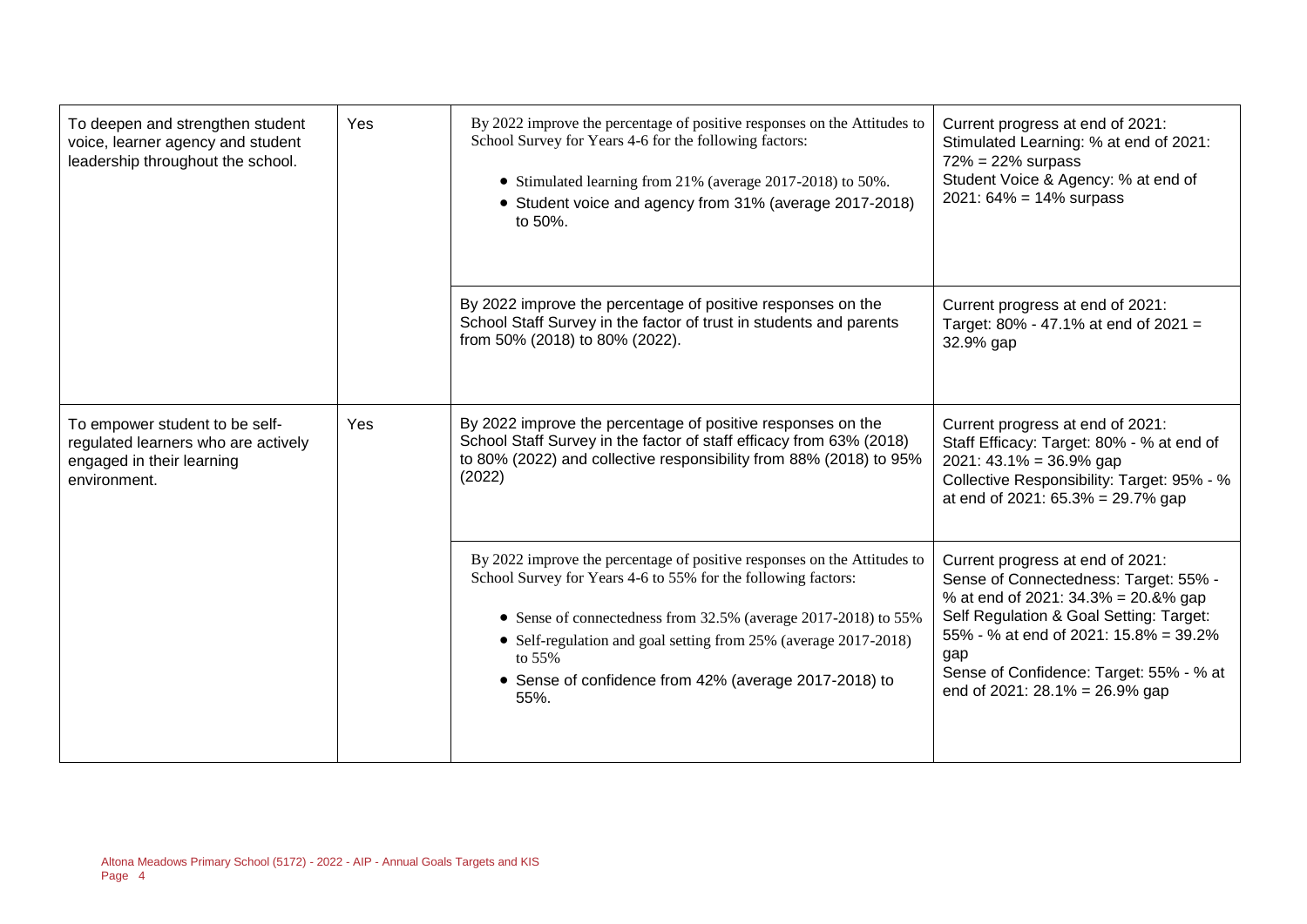| By 2022 improve the percentage of positive responses on the Parent<br>Opinion survey for the following factors:<br>• Teacher communication from $52\%$ (2018) to 65%.<br>• School support from 24% (2018) to 50%.<br>• School connectedness from 62% (2018) to 90%. | Current progress at end of 2021:<br>Teacher Communication: Target: 65% -<br>% at end of 2021: $53\% = 12\%$ gap<br>School Support: Target: 50% - % at end<br>of 2021: $79\% = 29\%$ surpassed<br>School Connectedness: Target: 90% - %<br>at end of 2021: 90% |
|---------------------------------------------------------------------------------------------------------------------------------------------------------------------------------------------------------------------------------------------------------------------|---------------------------------------------------------------------------------------------------------------------------------------------------------------------------------------------------------------------------------------------------------------|
|                                                                                                                                                                                                                                                                     |                                                                                                                                                                                                                                                               |

| Goal 1                                      | <b>2022 Priorities Goal</b><br><br><br>Some of our students have thrived in the remote learning environment, others have maintained their learning progress, and<br>some need extra learning and wellbeing support despite the best efforts of their teachers and families. In 2022 we will continue<br>to focus on student learning - with an increased focus on numeracy - and student wellbeing through the 2022 Priorities Goal, a<br>learning Key Improvement Strategy and a wellbeing Key Improvement Strategy. We will teach and support each student at<br>their point of need and in line with FISO. |                                              |  |  |
|---------------------------------------------|---------------------------------------------------------------------------------------------------------------------------------------------------------------------------------------------------------------------------------------------------------------------------------------------------------------------------------------------------------------------------------------------------------------------------------------------------------------------------------------------------------------------------------------------------------------------------------------------------------------|----------------------------------------------|--|--|
| 12 Month Target 1.1                         | Altona Meadows PS will focus on the aligned DET priorities with a focus on the implementation of PLC's and also School Wide<br>Positive Behaviour/Respectful Relationships                                                                                                                                                                                                                                                                                                                                                                                                                                    |                                              |  |  |
| <b>Key Improvement Strategies</b>           |                                                                                                                                                                                                                                                                                                                                                                                                                                                                                                                                                                                                               | Is this KIS selected for focus this<br>year? |  |  |
| KIS <sub>1</sub><br>Priority 2022 Dimension | Learning - Support both those who need extra support and those who have thrived to<br>continue to extend their learning, especially in numeracy                                                                                                                                                                                                                                                                                                                                                                                                                                                               | Yes.                                         |  |  |
| KIS <sub>2</sub><br>Priority 2022 Dimension | Wellbeing - Effectively mobilise available resources to support students' wellbeing and<br>mental health, especially the most vulnerable                                                                                                                                                                                                                                                                                                                                                                                                                                                                      | Yes                                          |  |  |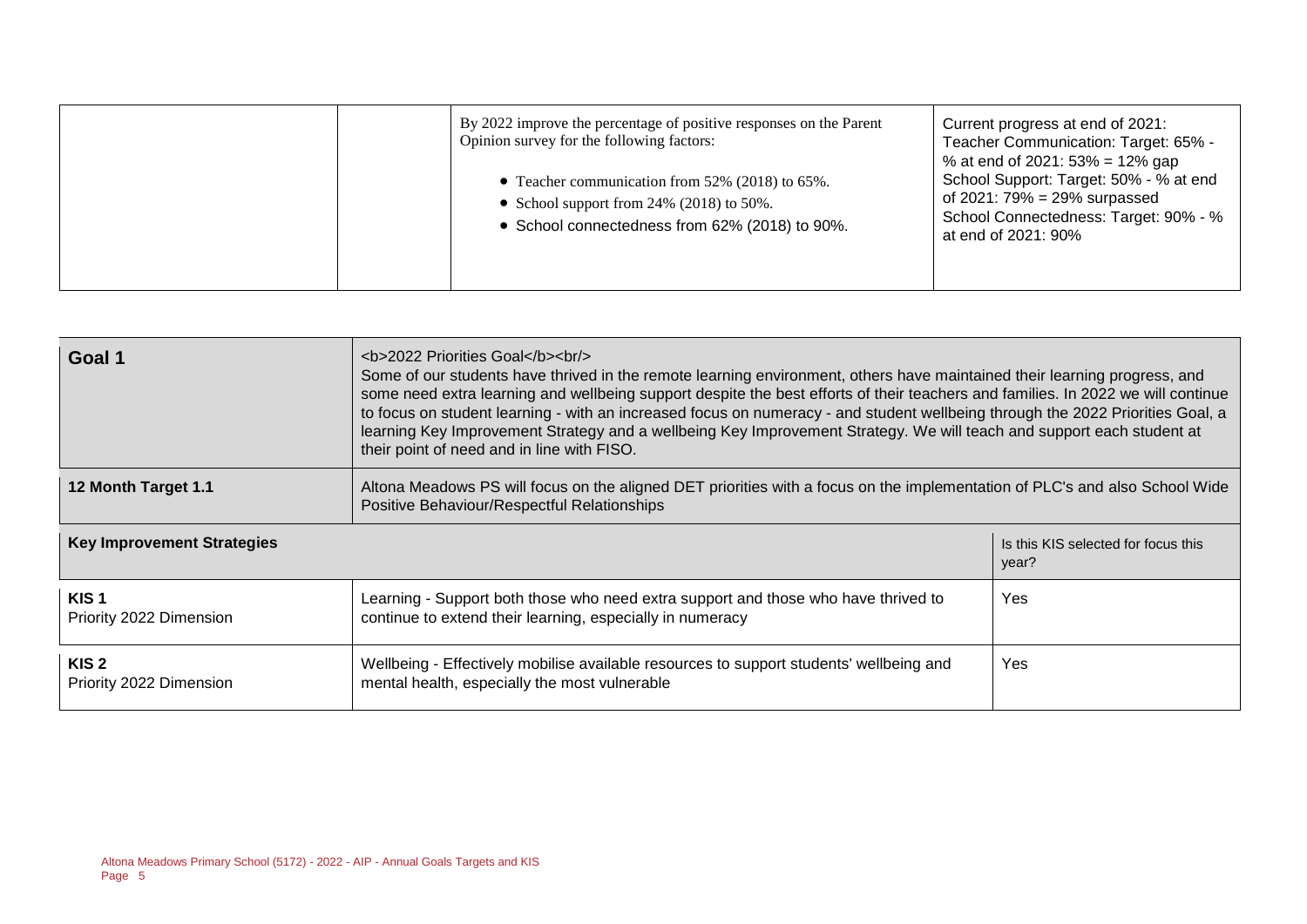| Explain why the school has selected this<br>KIS as a focus for this year. Please make<br>reference to the self-evaluation, relevant<br>school data, the progress against School<br>Strategic Plan (SSP) goals, targets, and the<br>diagnosis of issues requiring particular<br>attention. | Please leave this field empty. Schools are not required to provide a rationale as this is in line with system priorities for 2022.                                                                                                          |                                              |  |  |
|-------------------------------------------------------------------------------------------------------------------------------------------------------------------------------------------------------------------------------------------------------------------------------------------|---------------------------------------------------------------------------------------------------------------------------------------------------------------------------------------------------------------------------------------------|----------------------------------------------|--|--|
| Goal 2                                                                                                                                                                                                                                                                                    | To improve the learning growth and achievement in literacy and numeracy for all students.                                                                                                                                                   |                                              |  |  |
| 12 Month Target 2.1                                                                                                                                                                                                                                                                       | Current progress at end of 2021:<br>Reading target 35% - % at end of 2021: 23.08% = 11.92% gap<br>Writing target 25% - % at end of 2021: 26.32% = 1.32% surpassed<br>Numeracy target 40% - % at end of 2021: 30% = 10% gap                  |                                              |  |  |
| 12 Month Target 2.2                                                                                                                                                                                                                                                                       | Current progress at end of 2021:<br>Reading target 40% - % at end of 2021: 33.3% = 6.7% gap<br>Writing target 40% - % at end of 2021: 44.8% = 4.8% surpassed<br>Numeracy target 40% - % at end of 2021: 24.3% = 15.7% gap                   |                                              |  |  |
| 12 Month Target 2.3                                                                                                                                                                                                                                                                       | Current progress at end of 2021:<br>Reading target 40% - % at end of 2021: 54.7% = 14.7% surpassed<br>Writing target 40% - % at end of 2021: 56.1% = 16.1% surpassed<br>Numeracy target 40% - % at end of 2021: 31% = 9% gap                |                                              |  |  |
| 12 Month Target 2.4                                                                                                                                                                                                                                                                       | Current progress at end of 2021:<br>Reading: % at end o 2021: 21.6% = 78.4% gap<br>Writing: % at end of 2021: 8.1% = 91.9% gap<br>Numeracy: % at end of 2021: 14.5% = 85.5% gap<br>Speaking & Listening: % at end of 2021: 6.1% = 93.9% gap |                                              |  |  |
| <b>Key Improvement Strategies</b>                                                                                                                                                                                                                                                         |                                                                                                                                                                                                                                             | Is this KIS selected for focus this<br>year? |  |  |
| KIS <sub>1</sub><br><b>Building practice excellence</b>                                                                                                                                                                                                                                   | Build Teacher capability to track student learning gain and use this data to inform<br>curriculum planning and teaching practice                                                                                                            | Yes                                          |  |  |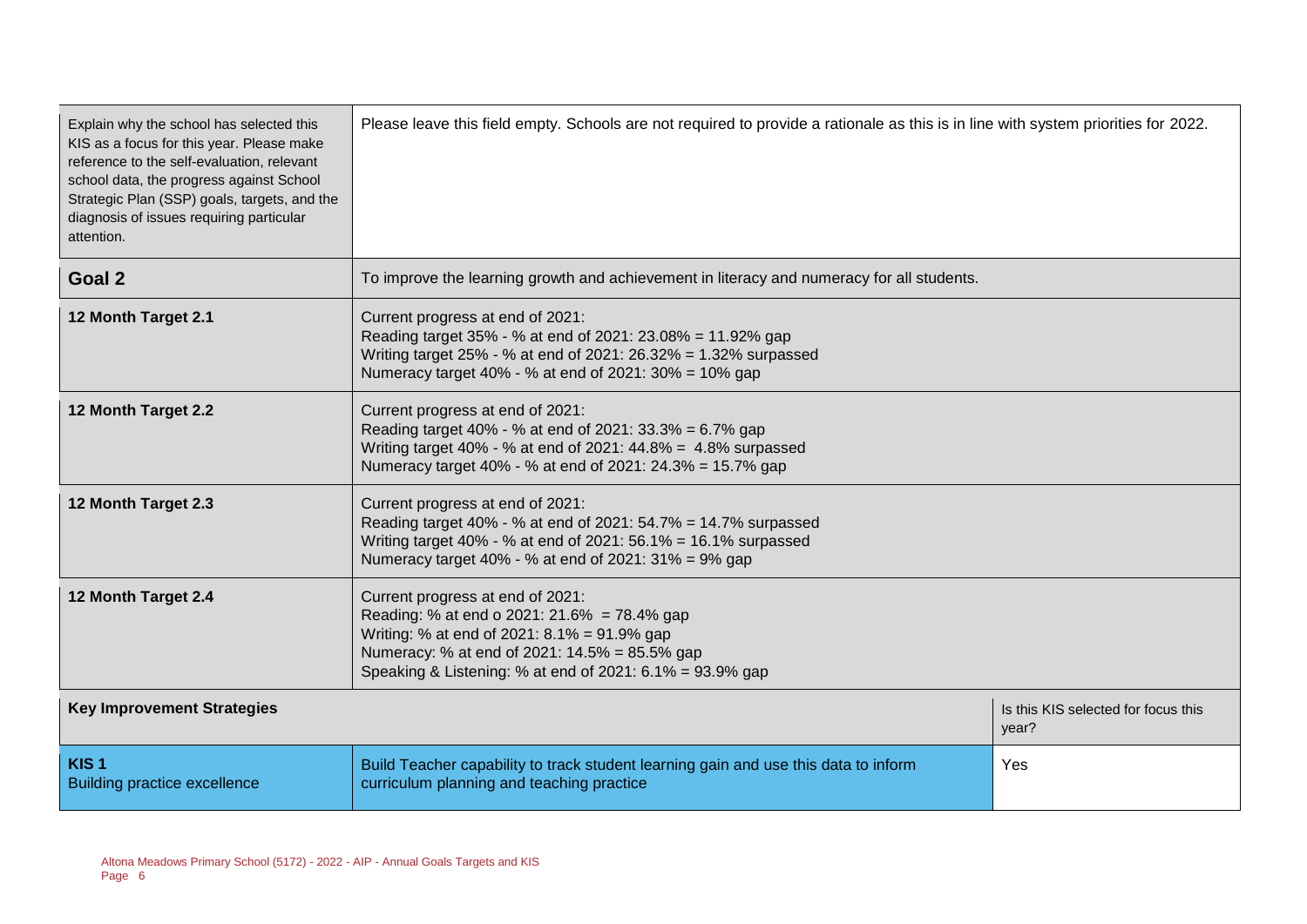| KIS <sub>2</sub><br><b>Building leadership teams</b>                                                                                                                                                                                                                                      | Implement PLCs to analyse and evaluate teaching practices and student learning growth<br>over time. (BLT)                                                                                                                                                  | Yes                                          |  |  |
|-------------------------------------------------------------------------------------------------------------------------------------------------------------------------------------------------------------------------------------------------------------------------------------------|------------------------------------------------------------------------------------------------------------------------------------------------------------------------------------------------------------------------------------------------------------|----------------------------------------------|--|--|
| KIS <sub>3</sub><br>Curriculum planning and assessment                                                                                                                                                                                                                                    | Build teacher knowledge of the Victorian Curriculum standards and teacher capability to<br>differentiate teaching programs (CPA)                                                                                                                           | Yes                                          |  |  |
| Explain why the school has selected this<br>KIS as a focus for this year. Please make<br>reference to the self-evaluation, relevant<br>school data, the progress against School<br>Strategic Plan (SSP) goals, targets, and the<br>diagnosis of issues requiring particular<br>attention. | Altona Meadows PS will focus on the effective implementation of PLC's consistently across the school. This focus will see a<br>high level of importance placed on the development of teacher capacity to understand, unpack and to plan effective targeted |                                              |  |  |
| Goal 3                                                                                                                                                                                                                                                                                    | To deepen and strengthen student voice, learner agency and student leadership throughout the school.                                                                                                                                                       |                                              |  |  |
| 12 Month Target 3.1<br>Current progress at end of 2021:<br>Stimulated Learning: % at end of 2021: 72% = 22% surpass<br>Student Voice & Agency: % at end of 2021: 64% = 14% surpass                                                                                                        |                                                                                                                                                                                                                                                            |                                              |  |  |
| 12 Month Target 3.2                                                                                                                                                                                                                                                                       | Current progress at end of 2021:<br>Target: 80% - 47.1% at end of 2021 = 32.9% gap                                                                                                                                                                         |                                              |  |  |
| <b>Key Improvement Strategies</b>                                                                                                                                                                                                                                                         |                                                                                                                                                                                                                                                            | Is this KIS selected for focus this<br>year? |  |  |
| KIS <sub>1</sub><br><b>Empowering students and building</b><br>school pride                                                                                                                                                                                                               | Develop a whole school understanding of student voice, learner agency and student<br>leadership. (ESBSP)                                                                                                                                                   | Yes                                          |  |  |
| KIS <sub>2</sub><br>Setting expectations and promoting<br>inclusion                                                                                                                                                                                                                       | Strengthen the use of student feedback and voice to inform teaching practices. (SEPI)                                                                                                                                                                      | No                                           |  |  |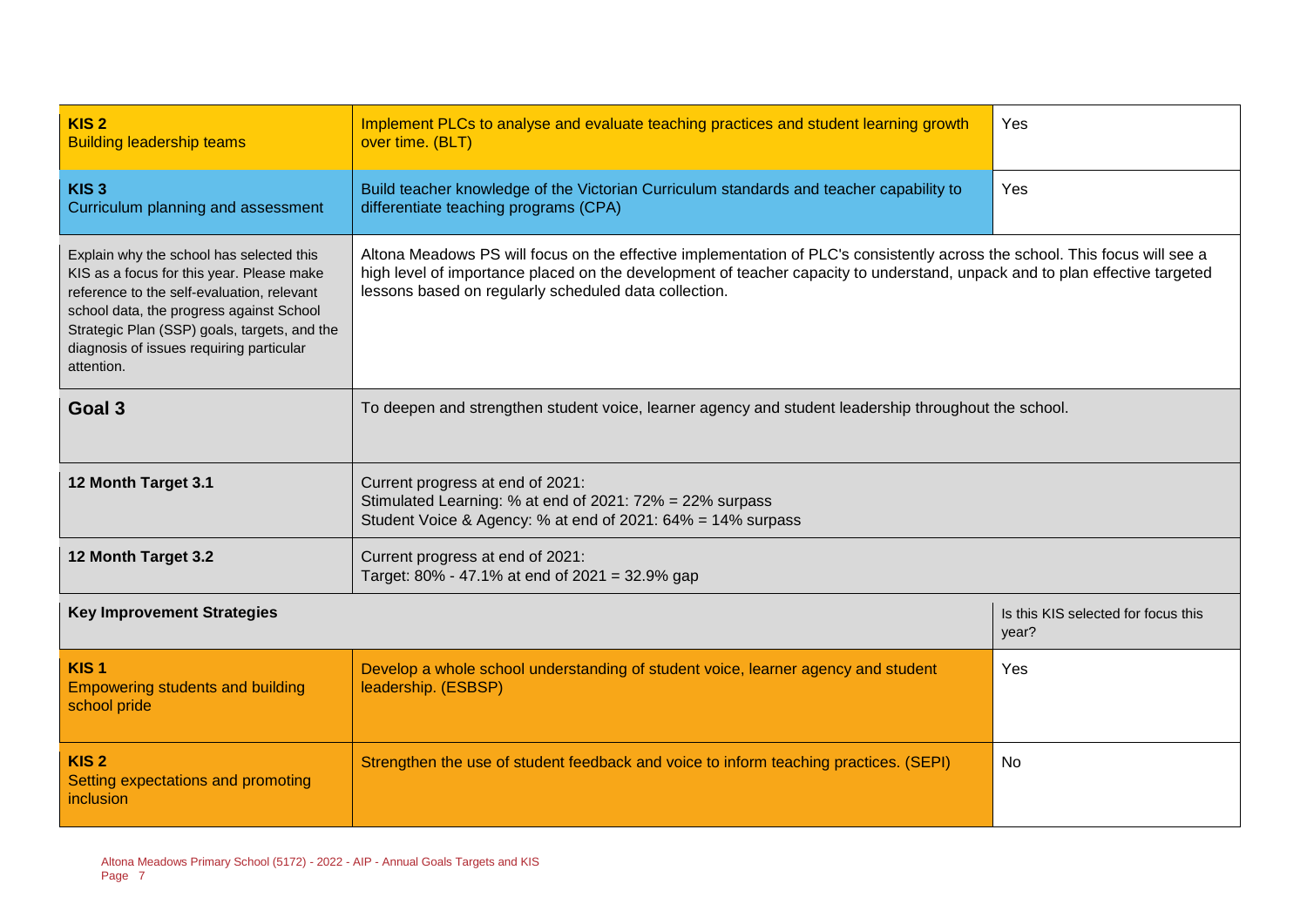| KIS <sub>3</sub><br>Curriculum planning and assessment                                                                                                                                                                                                                                    | Establish school-wide systems and structures that enable students to participate in the<br><b>No</b><br>design and implementation of school policy and programs. (CPA)                                                                                                                                                       |                                     |  |  |
|-------------------------------------------------------------------------------------------------------------------------------------------------------------------------------------------------------------------------------------------------------------------------------------------|------------------------------------------------------------------------------------------------------------------------------------------------------------------------------------------------------------------------------------------------------------------------------------------------------------------------------|-------------------------------------|--|--|
| Explain why the school has selected this<br>KIS as a focus for this year. Please make<br>reference to the self-evaluation, relevant<br>school data, the progress against School<br>Strategic Plan (SSP) goals, targets, and the<br>diagnosis of issues requiring particular<br>attention. | During 2022 a focused refinement on our Student Leadership program to ensure a widened opportunity for students in grade<br>3-6 to participate. This will see an increased level of student input and collaboration across the areas of Community,<br>Environment, Wellbeing & Playgrounds to facilitate school improvement. |                                     |  |  |
| Goal 4                                                                                                                                                                                                                                                                                    | To empower student to be self-regulated learners who are actively engaged in their learning environment.                                                                                                                                                                                                                     |                                     |  |  |
| 12 Month Target 4.1                                                                                                                                                                                                                                                                       | Current progress at end of 2021:<br>Staff Efficacy: Target: 80% - % at end of 2021: 43.1% = 36.9% gap<br>Collective Responsibility: Target: 95% - % at end of 2021: 65.3% = 29.7% gap                                                                                                                                        |                                     |  |  |
| 12 Month Target 4.2                                                                                                                                                                                                                                                                       | Current progress at end of 2021:<br>Sense of Connectedness: Target: 55% - % at end of 2021: 34.3% = 20.8% gap<br>Self Regulation & Goal Setting: Target: 55% - % at end of 2021: 15.8% = 39.2% gap<br>Sense of Confidence: Target: 55% - % at end of 2021: 28.1% = 26.9% gap                                                 |                                     |  |  |
| 12 Month Target 4.3                                                                                                                                                                                                                                                                       | Current progress at end of 2021:<br>Teacher Communication: Target: 65% - % at end of 2021: 53% = 12% gap<br>School Support: Target: 50% - % at end of 2021: 79% = 29% surpassed<br>School Connectedness: Target: 90% - % at end of 2021: 90%                                                                                 |                                     |  |  |
| <b>Key Improvement Strategies</b><br>year?                                                                                                                                                                                                                                                |                                                                                                                                                                                                                                                                                                                              | Is this KIS selected for focus this |  |  |
| KIS <sub>1</sub><br><b>Empowering students and building</b><br>school pride                                                                                                                                                                                                               | Deepen staff knowledge and teacher practice in the Inquiry approach to learning.<br>No.                                                                                                                                                                                                                                      |                                     |  |  |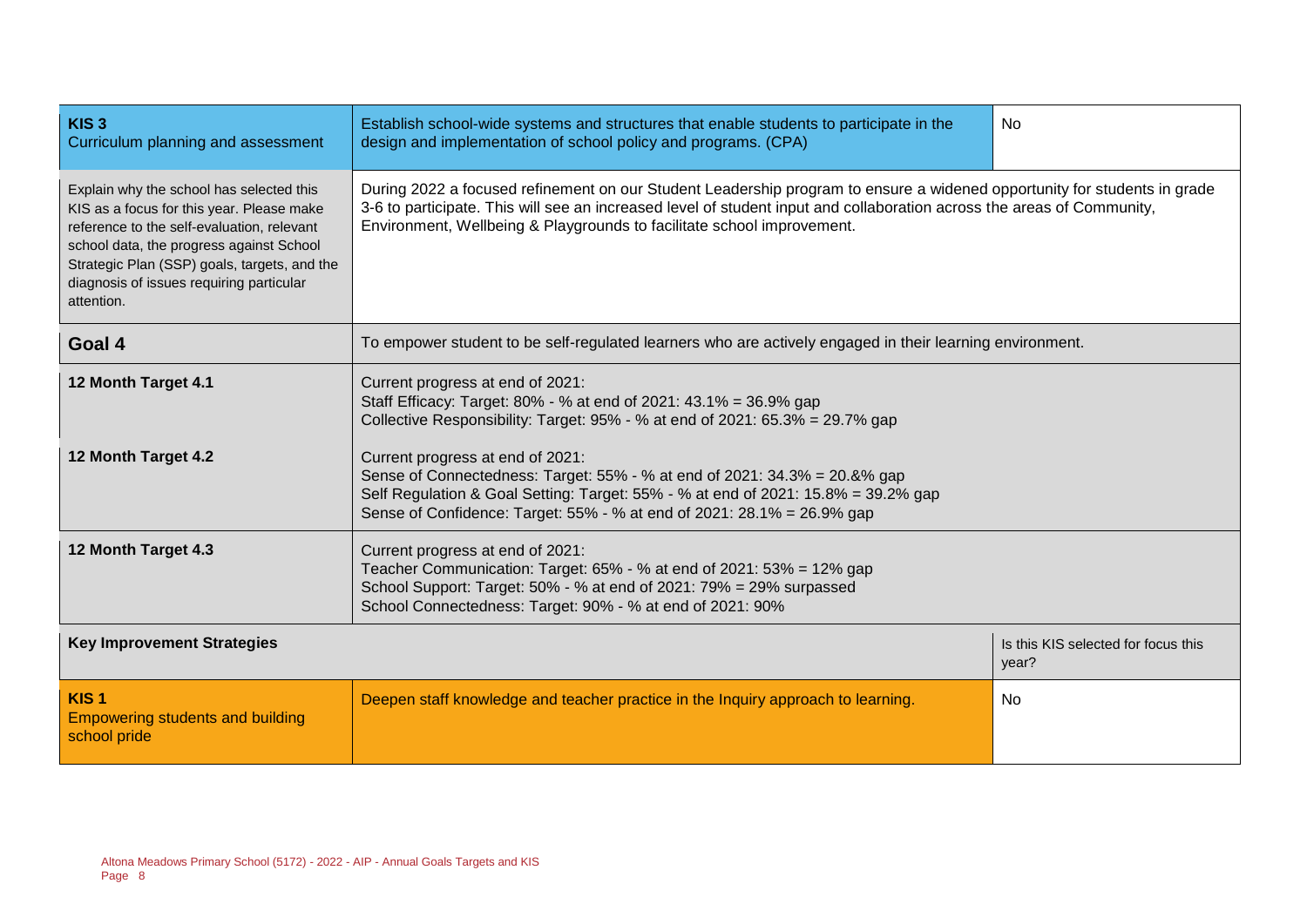| KIS <sub>2</sub><br><b>Empowering students and building</b><br>school pride                                                                                                                                                                                                               | Build student capacity in using learning technologies to connect with the learning<br>community.                                                                                                                                                                                                                                                                                                            | Yes |
|-------------------------------------------------------------------------------------------------------------------------------------------------------------------------------------------------------------------------------------------------------------------------------------------|-------------------------------------------------------------------------------------------------------------------------------------------------------------------------------------------------------------------------------------------------------------------------------------------------------------------------------------------------------------------------------------------------------------|-----|
| KIS <sub>3</sub><br>Parents and carers as partners                                                                                                                                                                                                                                        | Develop communication strategies that will connect the parent/carer community to the<br>school.                                                                                                                                                                                                                                                                                                             | No  |
| Explain why the school has selected this<br>KIS as a focus for this year. Please make<br>reference to the self-evaluation, relevant<br>school data, the progress against School<br>Strategic Plan (SSP) goals, targets, and the<br>diagnosis of issues requiring particular<br>attention. | To enhance and strengthen school pride across the school community and within. A strong focus on uplifting who we are, what<br>we stand for and how we care for each other. Consistent school wide approach to behaviour management for both positive<br>and negative choices with clear communication to families. A targeted approach on instilling school pride with our students and<br>their families. |     |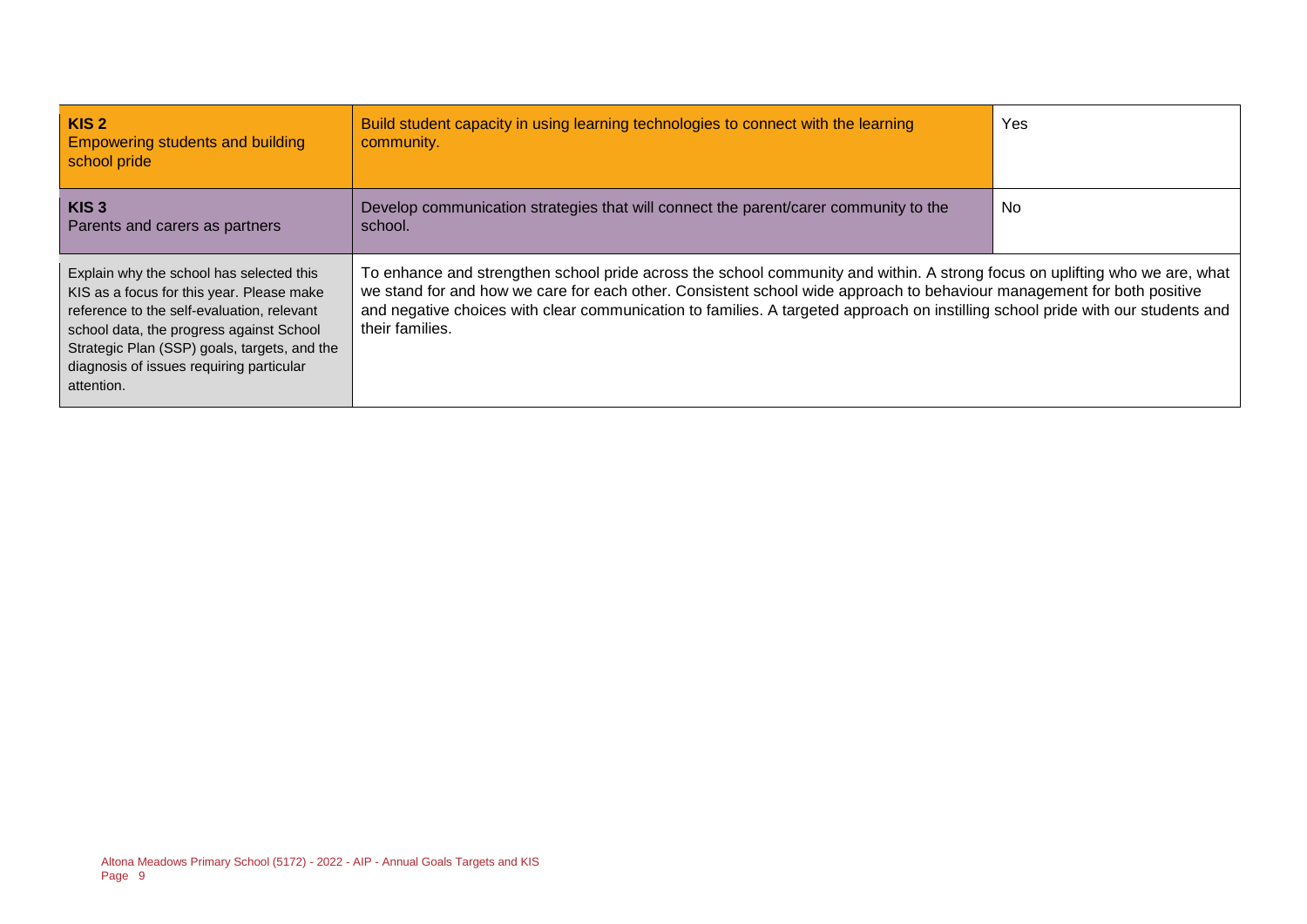## **Define Actions, Outcomes and Activities**

| Goal 1                                      | <b>2022 Priorities Goal</b><br>Some of our students have thrived in the remote learning environment, others have maintained their learning progress, and some<br>need extra learning and wellbeing support despite the best efforts of their teachers and families. In 2022 we will continue to focus on<br>student learning - with an increased focus on numeracy - and student wellbeing through the 2022 Priorities Goal, a learning Key<br>Improvement Strategy and a wellbeing Key Improvement Strategy. We will teach and support each student at their point of need and<br>in line with FISO.                                                                                                                                                                                                                                                                                                                                                                                                               |
|---------------------------------------------|---------------------------------------------------------------------------------------------------------------------------------------------------------------------------------------------------------------------------------------------------------------------------------------------------------------------------------------------------------------------------------------------------------------------------------------------------------------------------------------------------------------------------------------------------------------------------------------------------------------------------------------------------------------------------------------------------------------------------------------------------------------------------------------------------------------------------------------------------------------------------------------------------------------------------------------------------------------------------------------------------------------------|
| 12 Month Target 1.1                         | Altona Meadows PS will focus on the aligned DET priorities with a focus on the implementation of PLC's and also School Wide<br>Positive Behaviour/Respectful Relationships                                                                                                                                                                                                                                                                                                                                                                                                                                                                                                                                                                                                                                                                                                                                                                                                                                          |
| KIS <sub>1</sub><br>Priority 2022 Dimension | Learning - Support both those who need extra support and those who have thrived to continue to extend their learning, especially in<br>numeracy                                                                                                                                                                                                                                                                                                                                                                                                                                                                                                                                                                                                                                                                                                                                                                                                                                                                     |
| <b>Actions</b>                              | Note: Semester One school wide focus will be on Reading. Semester Two focus will convert to Numeracy for Tutoring.<br>A1: Restructure of Reading Instructional Model to ensure depth in teaching, consistent practice, individual student data used to plan<br>purposeful lesson content.<br>A2: Literacy Consultant engaged to strengthen knowledge and implementation of Reading restructure.<br>A3: TLI implemented in Grade 1/2 to work on closing the gap created by remote learning environment.<br>A4: .6 staff member allocated to Grade 3/4 to work on closing the gap created by remote learning environment.                                                                                                                                                                                                                                                                                                                                                                                             |
| <b>Outcomes</b>                             | A1: Consistent practice across all cohorts with an increased awareness and use of Victorian Curriculum and student data resulting in<br>targeted lessons planned and delivered with an impact on data.<br>A2: Development in teacher practice along with a shift of focus in planning based on curriculum and interpretation of data.<br>A3: Regular collection of data with positive impact. Improvement in student capability.<br>A4: Extension of flexibility of student groupings based on data. To see a narrowed focus on width of data levels.                                                                                                                                                                                                                                                                                                                                                                                                                                                               |
| <b>Success Indicators</b>                   | A1: Reading planners and content are consistent with clear links to the Victorian Curriculum. Assessment schedule redeveloped to<br>ensure regular data is collected and uploaded in a timely manner. Term overviews developed for all learning areas with regular data<br>check in's scheduled. Teacher Judgements made at the end of each term to have a better understanding of progress growth.<br>Fountas & Pinnell implemented to allow staff a better understanding of student growth and next steps.<br>A2: Common language and implementation of refreshed Reading Structure. Consistent approach to the delivery of reading with a<br>common focus in all grade levels. Learning Walks embedded to observe practice and provide timely feedback. Teacher feedback<br>provided on work planners and also through learning walks with the intention of improved practice.<br>A3: Student data from TLI tracked and monitored with regular feedback to the 1/2 team on student progression. Student movement |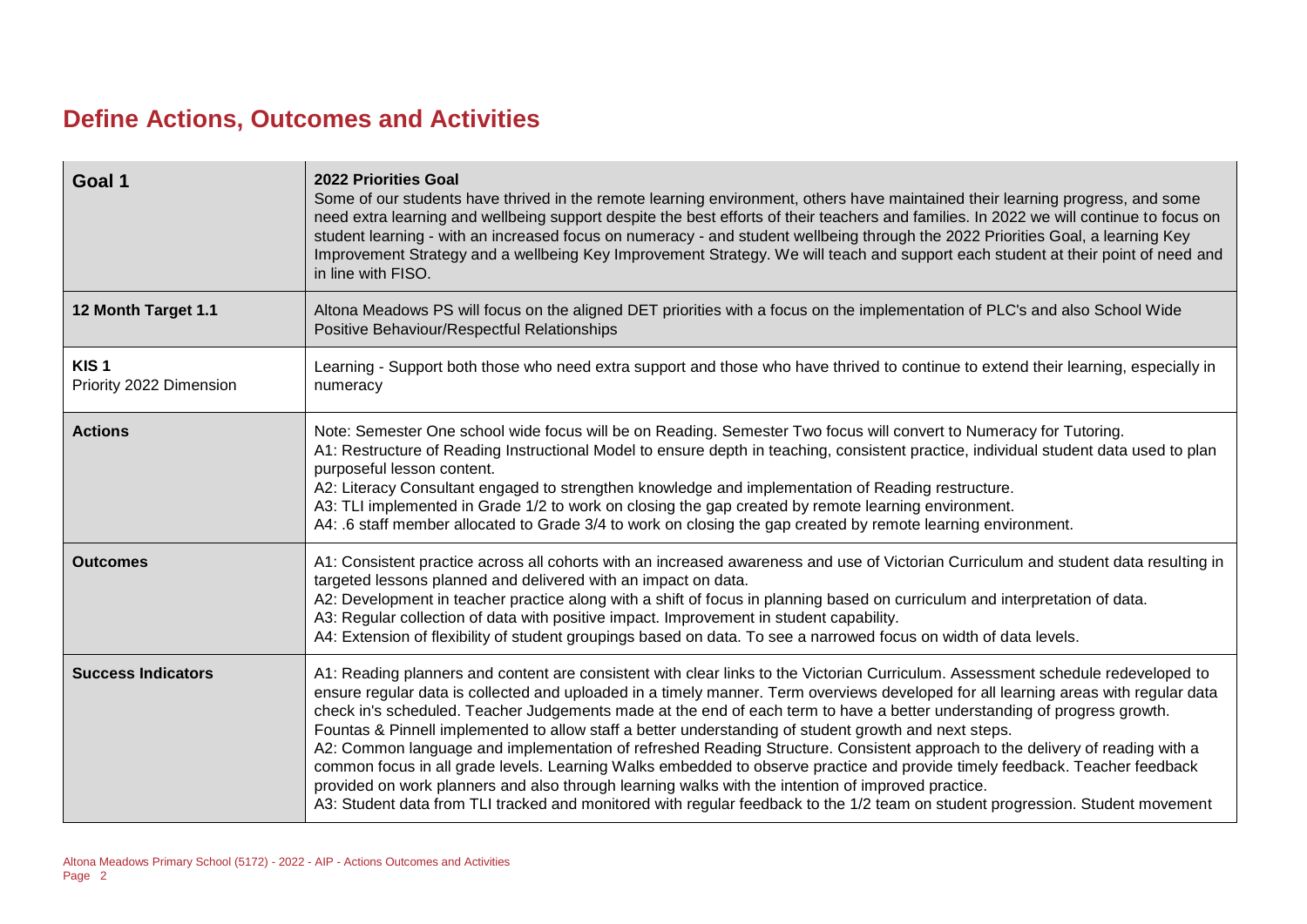|                                                                                                                                                                    | from program tracked and monitored through achievement. IEP goals set linked to TLI focus, achievement of IEP's targets.<br>A4: Structured system developed for the support role to have a targeted intervention with small groups with intention of seeing a shift<br>in data. |                                   |                                 |                                             |                                                                                                                                                                                                                                                              |
|--------------------------------------------------------------------------------------------------------------------------------------------------------------------|---------------------------------------------------------------------------------------------------------------------------------------------------------------------------------------------------------------------------------------------------------------------------------|-----------------------------------|---------------------------------|---------------------------------------------|--------------------------------------------------------------------------------------------------------------------------------------------------------------------------------------------------------------------------------------------------------------|
| <b>Activities and Milestones</b>                                                                                                                                   |                                                                                                                                                                                                                                                                                 | <b>People Responsible</b>         | Is this a PL<br><b>Priority</b> | When                                        | <b>Funding Streams</b>                                                                                                                                                                                                                                       |
| Restructure of Reading Instructional Model to ensure depth in<br>teaching, consistent practice, individual student data used to plan<br>purposeful lesson content. |                                                                                                                                                                                                                                                                                 | $\overline{\mathbf{z}}$ All Staff | $\overline{M}$ PLP<br>Priority  | from:<br>Term 1<br>$\mathsf{to}:$<br>Term 4 | \$0.00<br>Equity funding will<br>be used<br>$\Box$ Disability Inclusion<br>Tier 2 Funding will be<br>used<br>$\Box$ Schools Mental<br><b>Health Menu items</b><br>will be used which<br>may include DET<br>funded or free items                              |
| Literacy Consultant engaged to strengthen knowledge and<br>implementation of Reading restructure.                                                                  |                                                                                                                                                                                                                                                                                 | $\boxtimes$ Leadership Team       | $\overline{M}$ PLP<br>Priority  | from:<br>Term 1<br>to:<br>Term 2            | \$14,520.00<br>$\overline{\mathbf{y}}$ Equity funding will<br>be used<br>$\Box$ Disability Inclusion<br>Tier 2 Funding will be<br>used<br>$\Box$ Schools Mental<br><b>Health Menu items</b><br>will be used which<br>may include DET<br>funded or free items |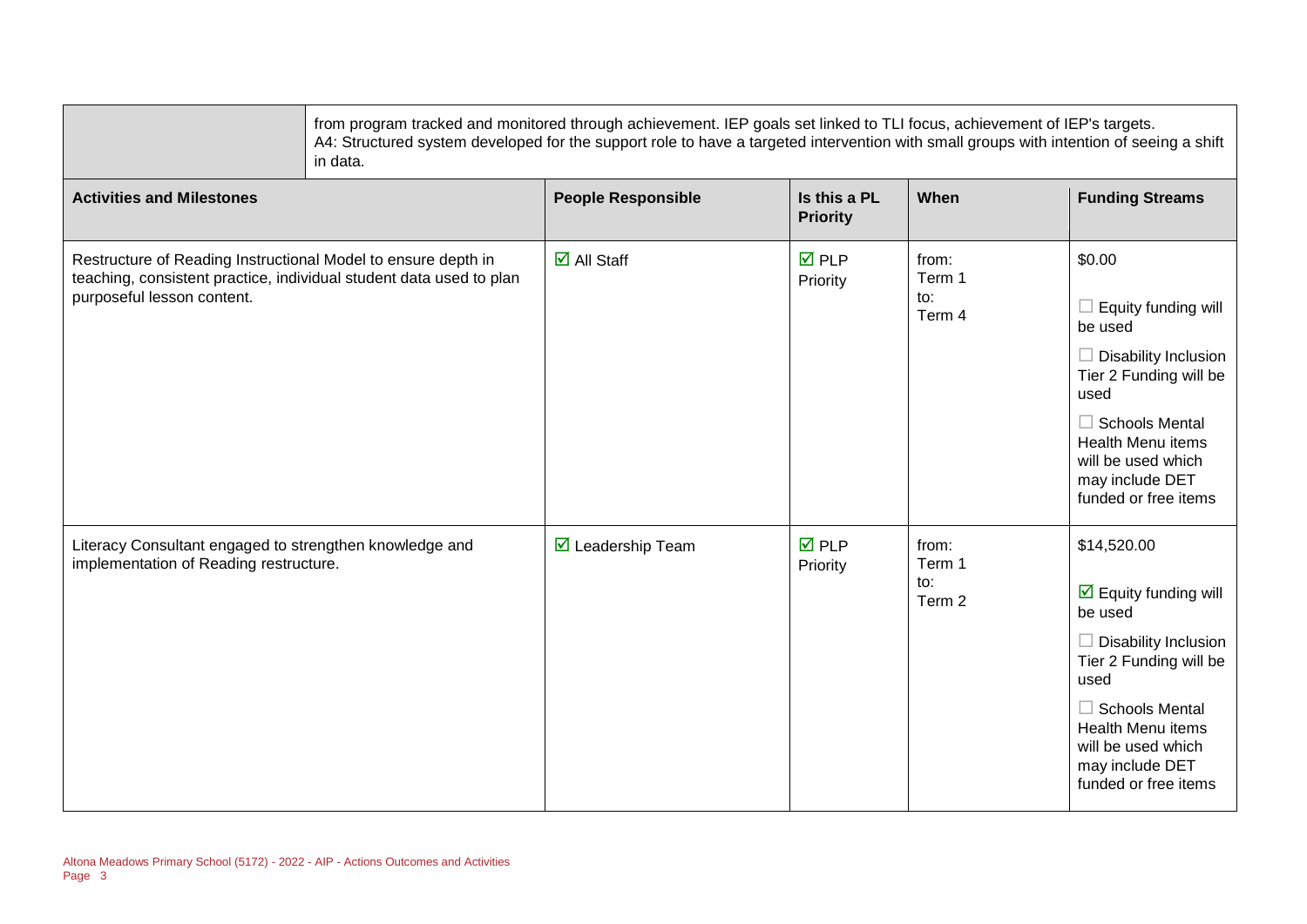| TLI implemented in Grade 1/2 to work on closing the gap created<br>by remote learning environment.           |                                                                                                                                       | $\triangledown$ Leadership Team<br>$\triangleright$ Literacy Improvement<br>Teacher<br>$\triangledown$ Teacher(s) | $\Box$ PLP<br>Priority | from:<br>Term 1<br>to:<br>Term 4 | \$118,565.33<br>$\Box$ Equity funding will<br>be used<br>$\Box$ Disability Inclusion<br>Tier 2 Funding will be<br>used<br>$\Box$ Schools Mental<br><b>Health Menu items</b><br>will be used which<br>may include DET<br>funded or free items |
|--------------------------------------------------------------------------------------------------------------|---------------------------------------------------------------------------------------------------------------------------------------|-------------------------------------------------------------------------------------------------------------------|------------------------|----------------------------------|----------------------------------------------------------------------------------------------------------------------------------------------------------------------------------------------------------------------------------------------|
| .6 staff member allocated to Grade 3/4 to work on closing the gap<br>created by remote learning environment. |                                                                                                                                       | $\triangledown$ Leadership Team<br>$\triangledown$ Teacher(s)                                                     | $\Box$ PLP<br>Priority | from:<br>Term 1<br>to:<br>Term 4 | \$0.00<br>$\Box$ Equity funding will<br>be used<br>$\Box$ Disability Inclusion<br>Tier 2 Funding will be<br>used<br>$\Box$ Schools Mental<br><b>Health Menu items</b><br>will be used which<br>may include DET<br>funded or free items       |
| KIS <sub>2</sub><br>Priority 2022 Dimension                                                                  | Wellbeing - Effectively mobilise available resources to support students' wellbeing and mental health, especially the most vulnerable |                                                                                                                   |                        |                                  |                                                                                                                                                                                                                                              |
| <b>Actions</b>                                                                                               | To have a focused, targeted approach to monitoring student attendance with a proactive response to absences                           |                                                                                                                   |                        |                                  |                                                                                                                                                                                                                                              |
| <b>Outcomes</b>                                                                                              | Student attendance data to be reduced in the area of unexplained absences from an average of 10.7 to an average of 7                  |                                                                                                                   |                        |                                  |                                                                                                                                                                                                                                              |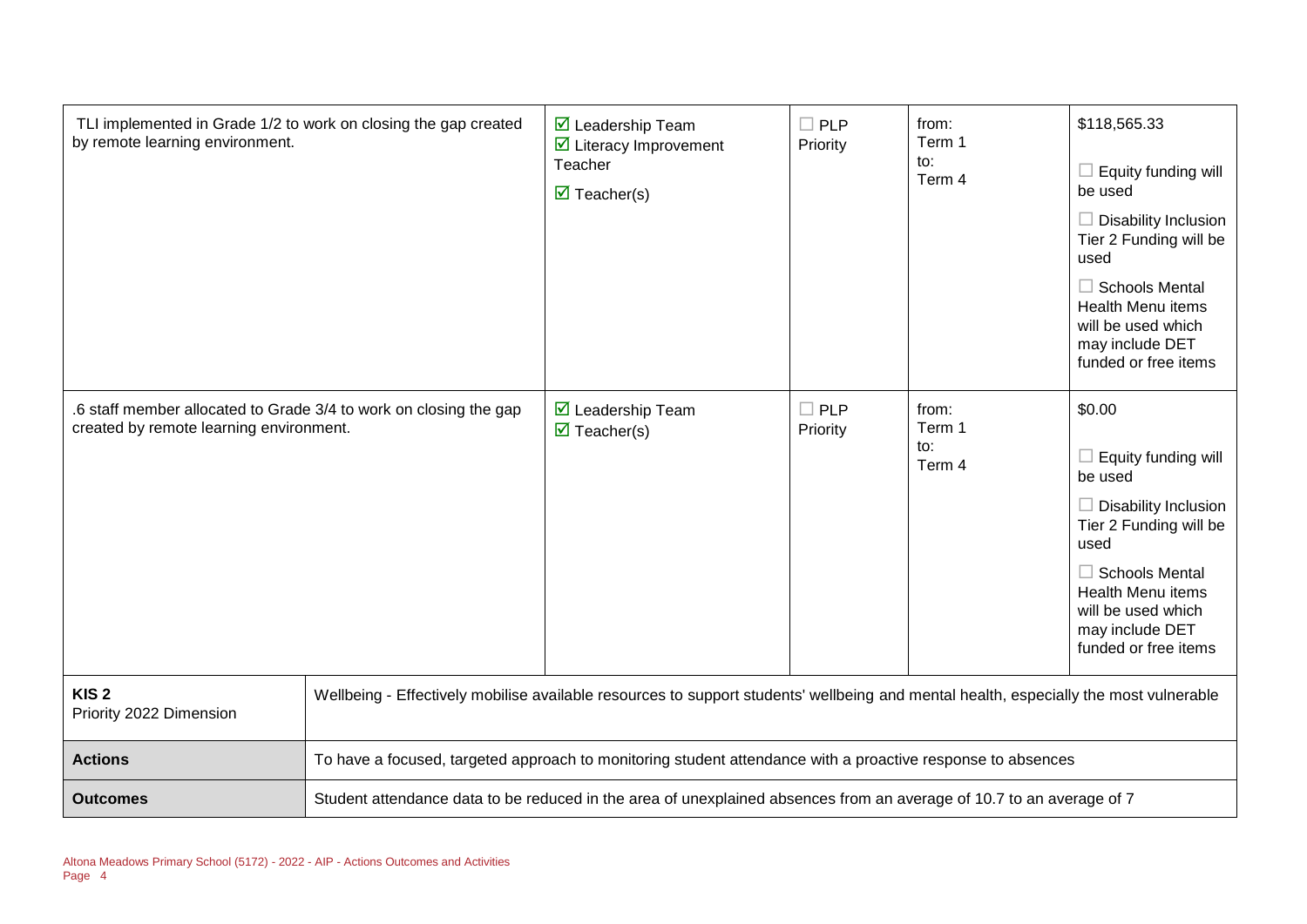| <b>Success Indicators</b>                                                                                      | Reduced percentage of students absent<br>Targeted approach for chronic absenteeism including monitoring individual students by Principal and Assistant Principal with twice<br>weekly phone calls when absent.             |                                                                                           |                                 |                                  |                                                                                                                                                                                                                          |
|----------------------------------------------------------------------------------------------------------------|----------------------------------------------------------------------------------------------------------------------------------------------------------------------------------------------------------------------------|-------------------------------------------------------------------------------------------|---------------------------------|----------------------------------|--------------------------------------------------------------------------------------------------------------------------------------------------------------------------------------------------------------------------|
| <b>Activities and Milestones</b>                                                                               |                                                                                                                                                                                                                            | <b>People Responsible</b>                                                                 | Is this a PL<br><b>Priority</b> | When                             | <b>Funding Streams</b>                                                                                                                                                                                                   |
| To have a focused, targeted approach to monitoring student<br>attendance with a proactive response to absences |                                                                                                                                                                                                                            | ☑ Leadership Team<br>$\triangledown$ Teacher(s)                                           | $\Box$ PLP<br>Priority          | from:<br>Term 1<br>to:<br>Term 4 | \$0.00<br>Equity funding will<br>be used<br>Disability Inclusion<br>Tier 2 Funding will be<br>used<br>$\Box$ Schools Mental<br><b>Health Menu items</b><br>will be used which<br>may include DET<br>funded or free items |
| Goal 2                                                                                                         |                                                                                                                                                                                                                            | To improve the learning growth and achievement in literacy and numeracy for all students. |                                 |                                  |                                                                                                                                                                                                                          |
| 12 Month Target 2.1                                                                                            | Current progress at end of 2021:<br>Reading target 35% - % at end of 2021: 23.08% = 11.92% gap<br>Writing target 25% - % at end of 2021: 26.32% = 1.32% surpassed<br>Numeracy target 40% - % at end of 2021: 30% = 10% gap |                                                                                           |                                 |                                  |                                                                                                                                                                                                                          |
| 12 Month Target 2.2                                                                                            | Current progress at end of 2021:<br>Reading target 40% - % at end of 2021: 33.3% = 6.7% gap<br>Writing target 40% - % at end of 2021: 44.8% = 4.8% surpassed<br>Numeracy target 40% - % at end of 2021: 24.3% = 15.7% gap  |                                                                                           |                                 |                                  |                                                                                                                                                                                                                          |
| 12 Month Target 2.3                                                                                            | Current progress at end of 2021:                                                                                                                                                                                           | Reading target 40% - % at end of 2021: 54.7% = 14.7% surpassed                            |                                 |                                  |                                                                                                                                                                                                                          |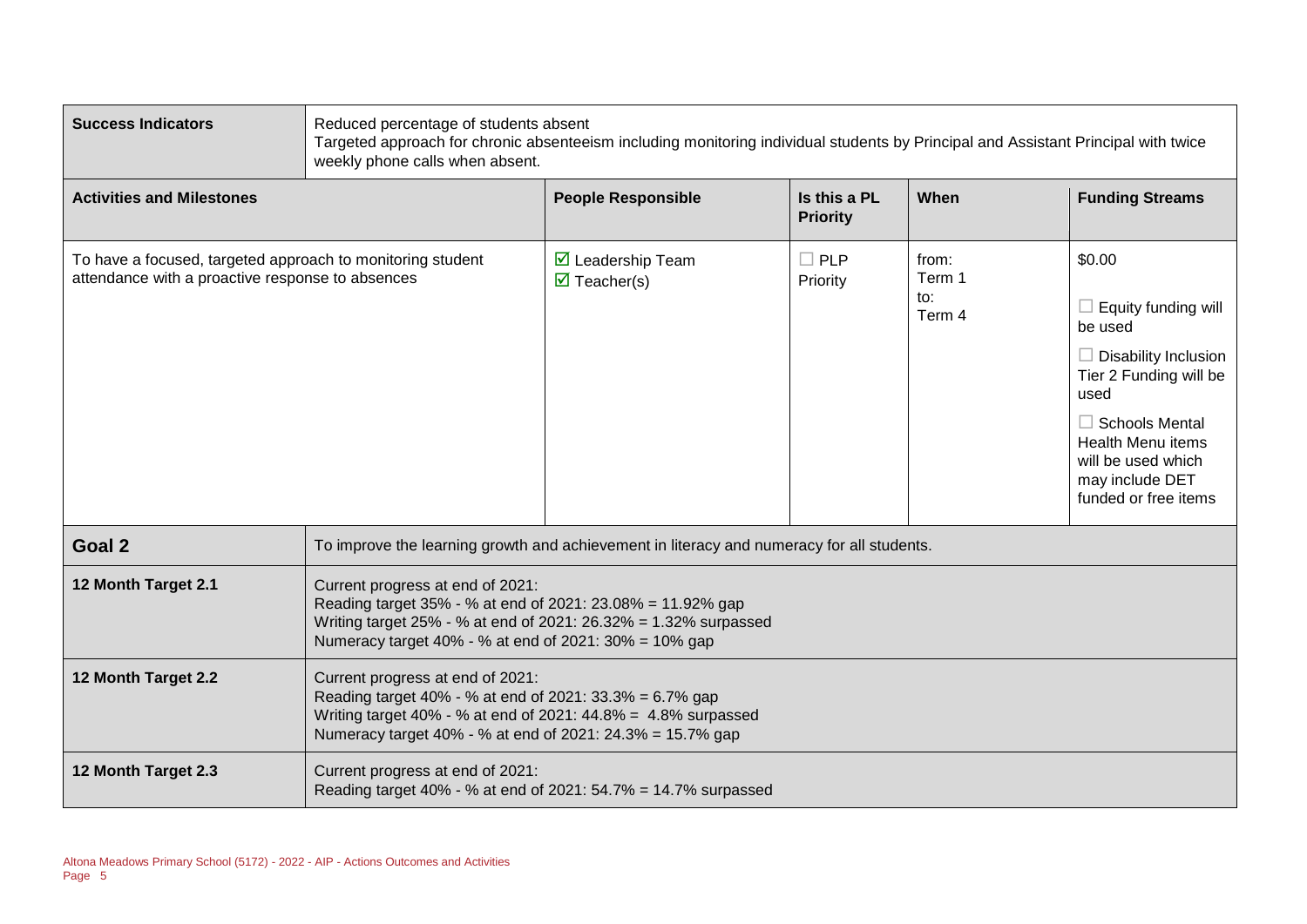|                                                         | Writing target 40% - % at end of 2021: 56.1% = 16.1% surpassed<br>Numeracy target 40% - % at end of 2021: 31% = 9% gap                                                                                                                                                                                                             |                                                                                                                               |                                 |                                  |                                                 |
|---------------------------------------------------------|------------------------------------------------------------------------------------------------------------------------------------------------------------------------------------------------------------------------------------------------------------------------------------------------------------------------------------|-------------------------------------------------------------------------------------------------------------------------------|---------------------------------|----------------------------------|-------------------------------------------------|
| 12 Month Target 2.4                                     | Current progress at end of 2021:<br>Reading: % at end o 2021: 21.6% = 78.4% gap<br>Writing: % at end of 2021: 8.1% = 91.9% gap<br>Numeracy: % at end of 2021: 14.5% = 85.5% gap<br>Speaking & Listening: % at end of 2021: 6.1% = 93.9% gap                                                                                        |                                                                                                                               |                                 |                                  |                                                 |
| KIS <sub>1</sub><br><b>Building practice excellence</b> |                                                                                                                                                                                                                                                                                                                                    | Build Teacher capability to track student learning gain and use this data to inform curriculum planning and teaching practice |                                 |                                  |                                                 |
| <b>Actions</b>                                          | A1: Build staff capability to identify appropriate diagnostic assessments to collect student data<br>A2: Build staff capability to design formative and summative assessments to collect student data<br>A3: Strengthen staff capability to analyse student data<br>A4: Build staff capability to teach at student's point of need |                                                                                                                               |                                 |                                  |                                                 |
| <b>Outcomes</b>                                         | A1: Students have regular opportunities to demonstrate their learning through data check in's. This is then used to drive teaching and<br>learning.<br>A2: Regular, scheduled use of diagnostic, formative and summative assessment<br>A3 & 4: Students receive support at their point of learning                                 |                                                                                                                               |                                 |                                  |                                                 |
| <b>Success Indicators</b>                               | A1 &2: Assessment schedule demonstrates a variety of diagnostic, formative and summative assessment<br>A1 & 2: PLC minutes show evidence of collaborative conversation and implementation<br>A3 & 4: PLC minutes and curriculum documentation show evidence of planning for differentiation                                        |                                                                                                                               |                                 |                                  |                                                 |
| <b>Activities and Milestones</b>                        |                                                                                                                                                                                                                                                                                                                                    | <b>People Responsible</b>                                                                                                     | Is this a PL<br><b>Priority</b> | When                             | <b>Funding Streams</b>                          |
| to collect student data                                 | Build staff capability to identify appropriate diagnostic assessments                                                                                                                                                                                                                                                              | $\triangleright$ Leadership Team<br>☑ Literacy Support<br>$\triangledown$ Teacher(s)                                          | <b>☑</b> PLP<br>Priority        | from:<br>Term 1<br>to:<br>Term 4 | \$0.00<br>$\Box$ Equity funding will<br>be used |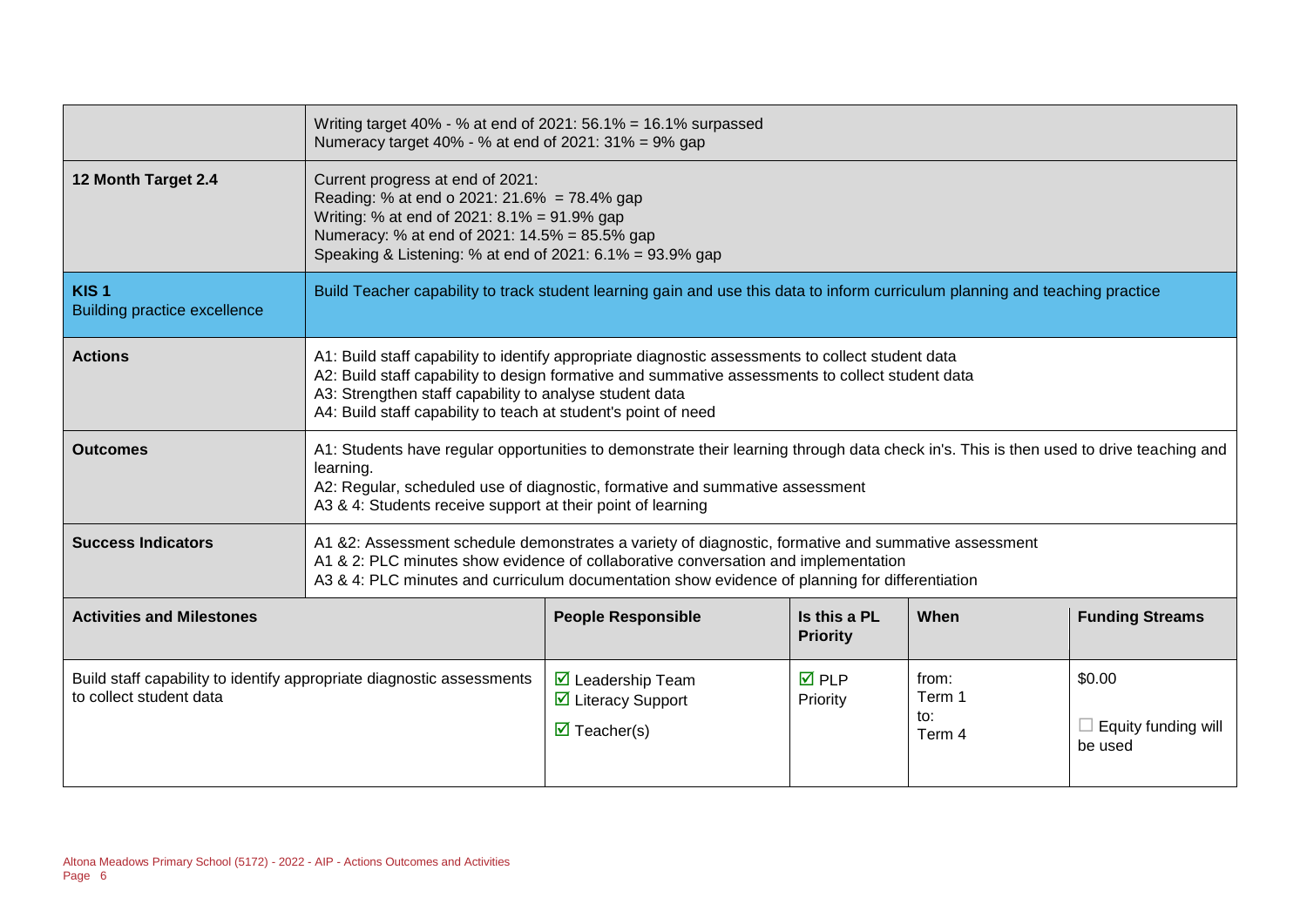|                                                                                                                                                        |                                                                       |                           |                                  | $\Box$ Disability Inclusion<br>Tier 2 Funding will be<br>used<br>$\Box$ Schools Mental<br>Health Menu items<br>will be used which<br>may include DET<br>funded or free items                                                    |
|--------------------------------------------------------------------------------------------------------------------------------------------------------|-----------------------------------------------------------------------|---------------------------|----------------------------------|---------------------------------------------------------------------------------------------------------------------------------------------------------------------------------------------------------------------------------|
| Build staff capability to design formative and summative<br>assessments to collect student data<br>Strengthen staff capability to analyse student data | ☑ Leadership Team<br>☑ Literacy Support<br>$\triangledown$ Teacher(s) | $\square$ PLP<br>Priority | from:<br>Term 1<br>to:<br>Term 4 | \$0.00<br>$\Box$ Equity funding will<br>be used<br>$\Box$ Disability Inclusion<br>Tier 2 Funding will be<br>used<br>$\Box$ Schools Mental<br>Health Menu items<br>will be used which<br>may include DET<br>funded or free items |
| Build staff capability to teach at student's point of need                                                                                             | ☑ Leadership Team<br>$\triangledown$ Teacher(s)                       | $\Box$ PLP<br>Priority    | from:<br>Term 1<br>to:<br>Term 4 | \$0.00<br>$\Box$ Equity funding will<br>be used<br>$\Box$ Disability Inclusion<br>Tier 2 Funding will be<br>used<br>$\Box$ Schools Mental<br>Health Menu items<br>will be used which                                            |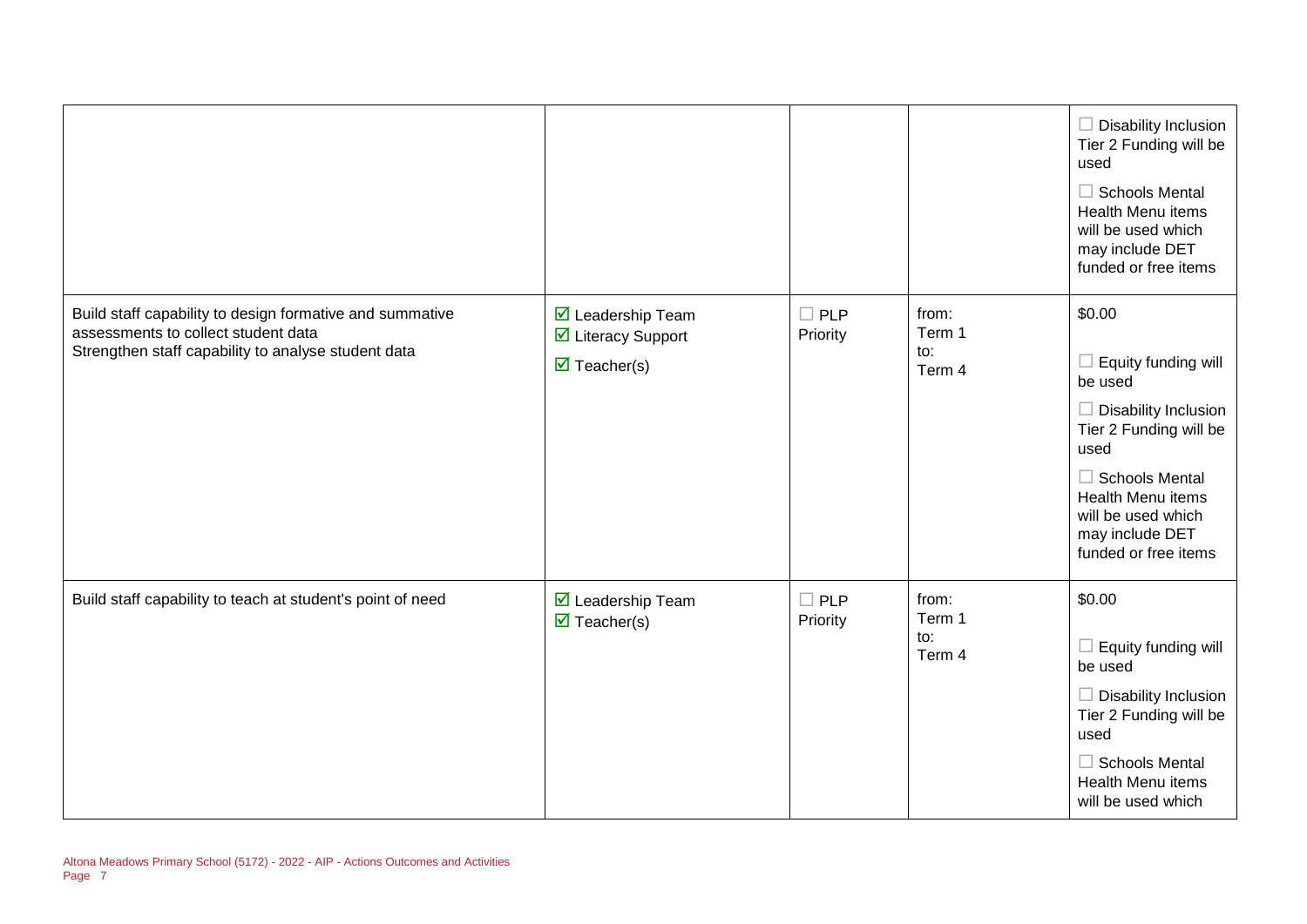|                                                      |                                                                                                                                                                                                                                                                                                                             |                                                                                                        |                                 |      | may include DET<br>funded or free items |
|------------------------------------------------------|-----------------------------------------------------------------------------------------------------------------------------------------------------------------------------------------------------------------------------------------------------------------------------------------------------------------------------|--------------------------------------------------------------------------------------------------------|---------------------------------|------|-----------------------------------------|
| KIS <sub>2</sub><br><b>Building leadership teams</b> |                                                                                                                                                                                                                                                                                                                             | Implement PLCs to analyse and evaluate teaching practices and student learning growth over time. (BLT) |                                 |      |                                         |
| <b>Actions</b>                                       | PLC leader appointed for 2022 to undertake the following:<br>A1: Develop whole staff understanding of PLC's<br>A2: Develop norms and protocols for PLC meetings<br>A3: Develop a positive learning culture throughout the school focusing on a collaborative approach to improving teacher practice and<br>student outcomes |                                                                                                        |                                 |      |                                         |
| <b>Outcomes</b>                                      | Students participate in point of need learning tasks<br>Teachers articulate the importance of formative assessment and how/when it is used throughout the PLC cycle<br>Leaders consciously protect privileged PLC collaboration time                                                                                        |                                                                                                        |                                 |      |                                         |
| <b>Success Indicators</b>                            | Observational notes form PLC meetings and learning walks reflecting the collection and analysis of data and evidence to inform<br>planning and assess student growth                                                                                                                                                        |                                                                                                        |                                 |      |                                         |
|                                                      |                                                                                                                                                                                                                                                                                                                             |                                                                                                        |                                 |      |                                         |
| <b>Activities and Milestones</b>                     |                                                                                                                                                                                                                                                                                                                             | <b>People Responsible</b>                                                                              | Is this a PL<br><b>Priority</b> | When | <b>Funding Streams</b>                  |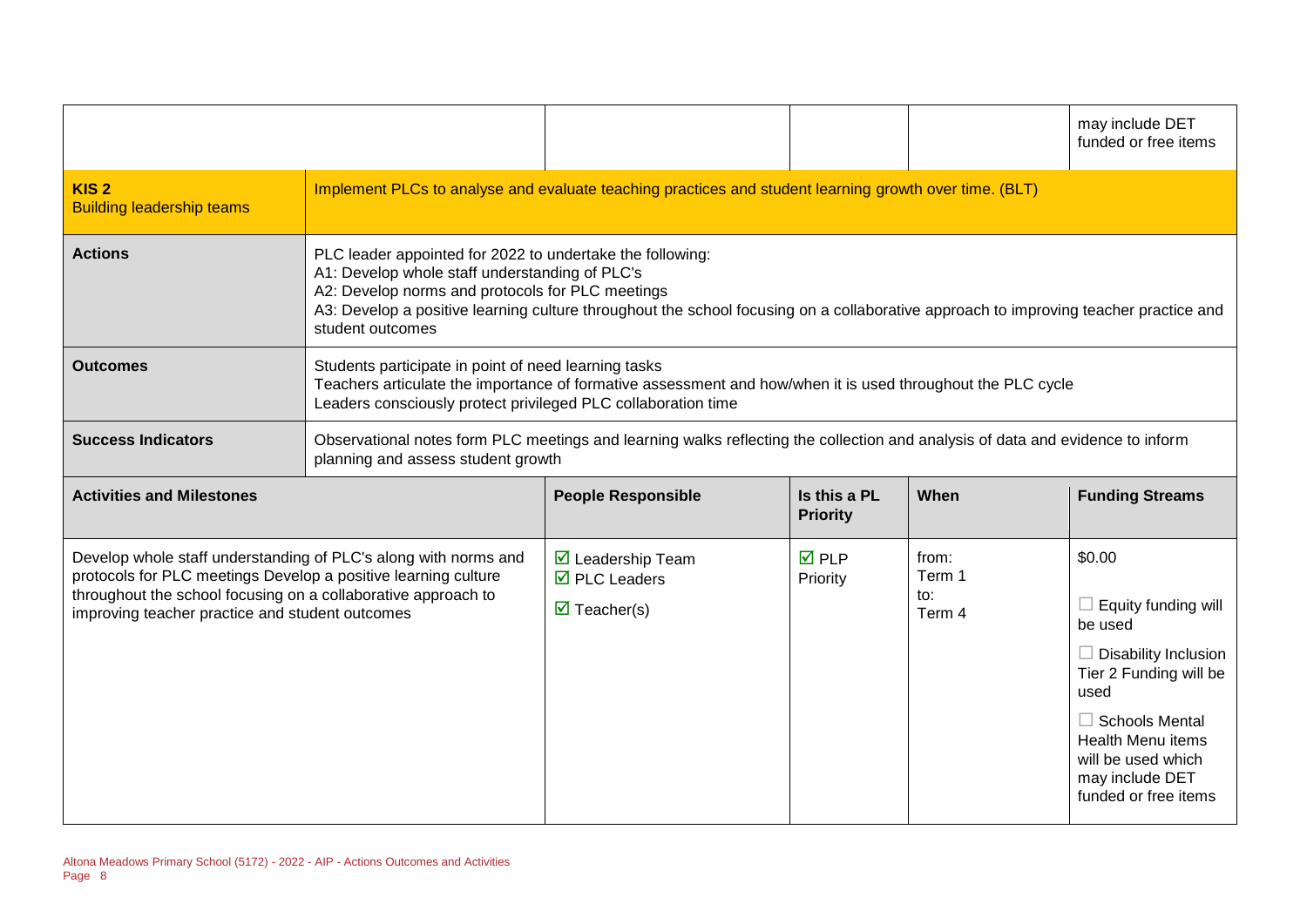| KIS <sub>3</sub><br>Curriculum planning and<br>assessment                                                                  | Build teacher knowledge of the Victorian Curriculum standards and teacher capability to differentiate teaching programs (CPA) |                                                                                                                                                                                                    |                                 |                                  |                                                                                                                                                                                                                                 |
|----------------------------------------------------------------------------------------------------------------------------|-------------------------------------------------------------------------------------------------------------------------------|----------------------------------------------------------------------------------------------------------------------------------------------------------------------------------------------------|---------------------------------|----------------------------------|---------------------------------------------------------------------------------------------------------------------------------------------------------------------------------------------------------------------------------|
| <b>Actions</b>                                                                                                             |                                                                                                                               | A1: Strengthen staff awareness and consistent referral to the Victorian Curriculum when planning and developing assessments<br>A2: Utilisation of Victorian Curriculum to plan purposeful learning |                                 |                                  |                                                                                                                                                                                                                                 |
| <b>Outcomes</b>                                                                                                            |                                                                                                                               | Continual referral to Victorian Curriculum with deeper knowledge of impact on teaching & learning<br>Students learning at point of need                                                            |                                 |                                  |                                                                                                                                                                                                                                 |
| <b>Success Indicators</b>                                                                                                  | Curriculum mapping                                                                                                            | PLC minutes with evidenced collaboration<br>PLC tracking of implemented Victorian Curriculum<br>Student academic and wellbeing growth                                                              |                                 |                                  |                                                                                                                                                                                                                                 |
| <b>Activities and Milestones</b>                                                                                           |                                                                                                                               | <b>People Responsible</b>                                                                                                                                                                          | Is this a PL<br><b>Priority</b> | When                             | <b>Funding Streams</b>                                                                                                                                                                                                          |
| Strengthen staff awareness and consistent referral to the Victorian<br>Curriculum when planning and developing assessments |                                                                                                                               | $\triangledown$ Leadership Team<br>$\overline{\mathbf{M}}$ PLC Leaders<br>$\triangledown$ Teacher(s)                                                                                               | $\Box$ PLP<br>Priority          | from:<br>Term 1<br>to:<br>Term 4 | \$0.00<br>Equity funding will<br>be used<br>$\Box$ Disability Inclusion<br>Tier 2 Funding will be<br>used<br>$\Box$ Schools Mental<br><b>Health Menu items</b><br>will be used which<br>may include DET<br>funded or free items |
| Goal 3                                                                                                                     | To deepen and strengthen student voice, learner agency and student leadership throughout the school.                          |                                                                                                                                                                                                    |                                 |                                  |                                                                                                                                                                                                                                 |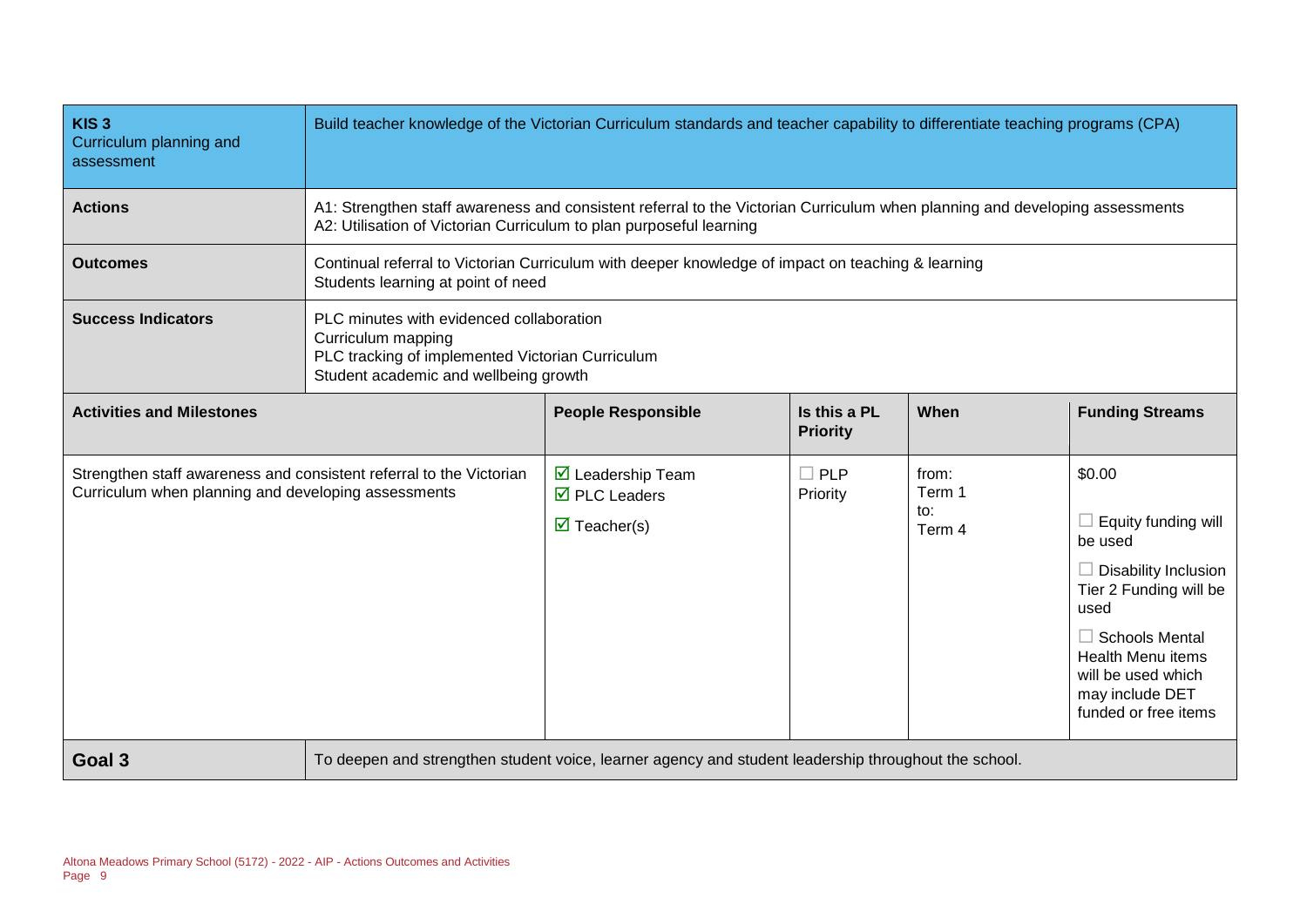| 12 Month Target 3.1                                                         | Current progress at end of 2021:<br>Stimulated Learning: % at end of 2021: 72% = 22% surpass<br>Student Voice & Agency: % at end of 2021: 64% = 14% surpass                                                                                                                                                                                                                  |                                                                                                       |                                 |                                  |                                                                                                                  |
|-----------------------------------------------------------------------------|------------------------------------------------------------------------------------------------------------------------------------------------------------------------------------------------------------------------------------------------------------------------------------------------------------------------------------------------------------------------------|-------------------------------------------------------------------------------------------------------|---------------------------------|----------------------------------|------------------------------------------------------------------------------------------------------------------|
| 12 Month Target 3.2                                                         | Current progress at end of 2021:                                                                                                                                                                                                                                                                                                                                             | Target: 80% - 47.1% at end of 2021 = 32.9% gap                                                        |                                 |                                  |                                                                                                                  |
| KIS <sub>1</sub><br><b>Empowering students and</b><br>building school pride |                                                                                                                                                                                                                                                                                                                                                                              | Develop a whole school understanding of student voice, learner agency and student leadership. (ESBSP) |                                 |                                  |                                                                                                                  |
| <b>Actions</b>                                                              | A1: Semester Two implement Professional Learning with staff on student voice and learner agency<br>A2: Unpack Attitudes to School Data setting actions per cohort responses<br>A3: Students to have direct involvement in setting learning goals and aspirations                                                                                                             |                                                                                                       |                                 |                                  |                                                                                                                  |
| <b>Outcomes</b>                                                             | A1: Staff develop deeper understanding of the impact strong, authentic student voice and learner agency has on student academic<br>and wellbeing growth<br>A2: Students see a direct link to their feedback and actions taken by staff to improve the learning environment<br>A3: Students have ownership and deeper understanding of their goal linked directly to learning |                                                                                                       |                                 |                                  |                                                                                                                  |
| <b>Success Indicators</b>                                                   | A1: Authentic student involvement in teaching and learning<br>A2: Learning environment is highly conducive to learning<br>A3: Students develop an authentic understanding of goal setting and the benefits to their learning                                                                                                                                                 |                                                                                                       |                                 |                                  |                                                                                                                  |
| <b>Activities and Milestones</b>                                            |                                                                                                                                                                                                                                                                                                                                                                              | <b>People Responsible</b>                                                                             | Is this a PL<br><b>Priority</b> | When                             | <b>Funding Streams</b>                                                                                           |
| Unpack Attitudes to School Data setting actions per cohort<br>responses     |                                                                                                                                                                                                                                                                                                                                                                              | $\triangleright$ Leadership Team<br>$\overline{\mathbf{M}}$ Teacher(s)                                | $\Box$ PLP<br>Priority          | from:<br>Term 1<br>to:<br>Term 4 | \$0.00<br>$\Box$ Equity funding will<br>be used<br>$\Box$ Disability Inclusion<br>Tier 2 Funding will be<br>used |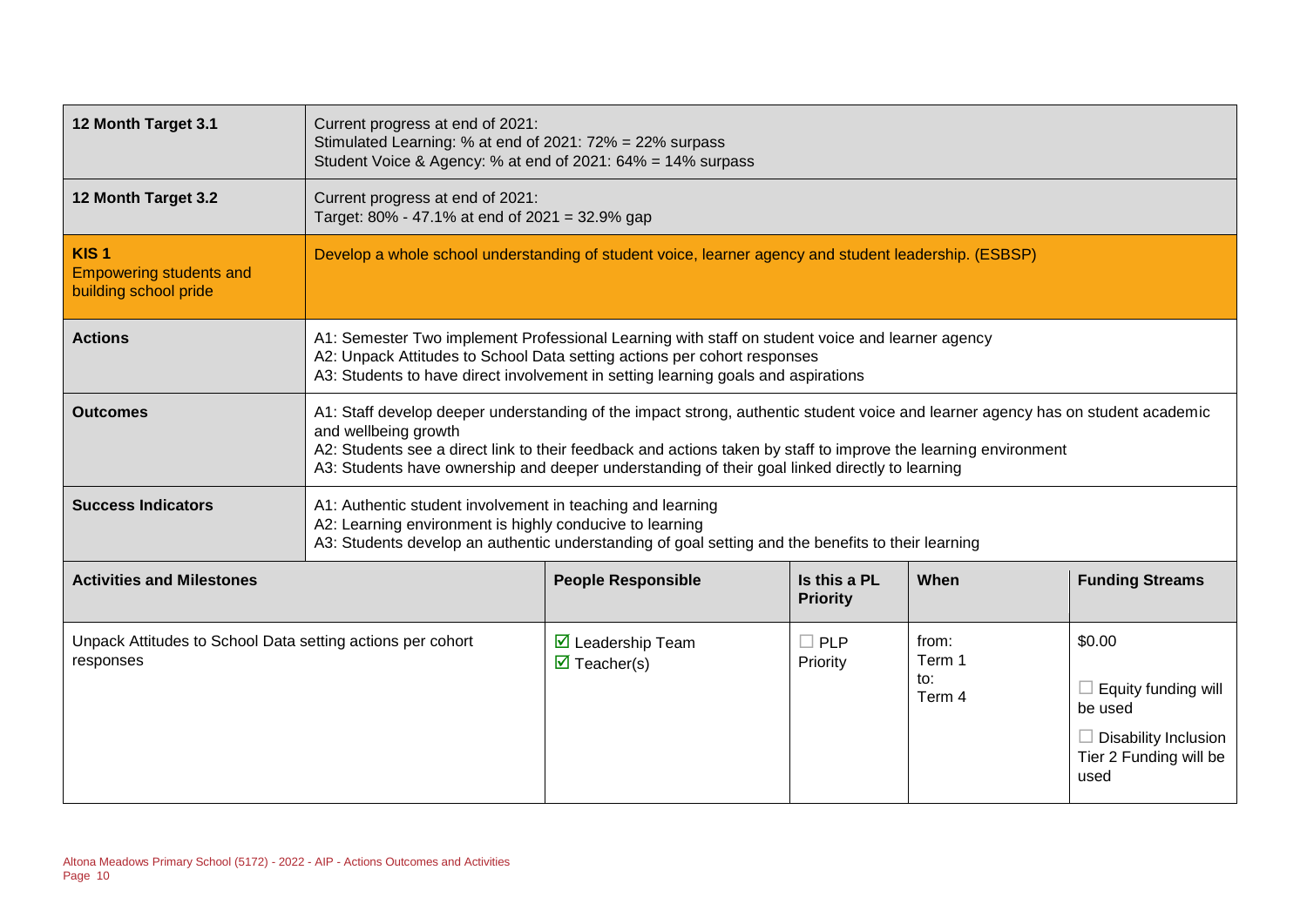|                                                                             |                                                                                                                                                                                                                                                                              |                                                                                                          |  |  | $\Box$ Schools Mental<br><b>Health Menu items</b><br>will be used which<br>may include DET<br>funded or free items |
|-----------------------------------------------------------------------------|------------------------------------------------------------------------------------------------------------------------------------------------------------------------------------------------------------------------------------------------------------------------------|----------------------------------------------------------------------------------------------------------|--|--|--------------------------------------------------------------------------------------------------------------------|
| Goal 4                                                                      |                                                                                                                                                                                                                                                                              | To empower student to be self-regulated learners who are actively engaged in their learning environment. |  |  |                                                                                                                    |
| 12 Month Target 4.1                                                         | Current progress at end of 2021:<br>Staff Efficacy: Target: 80% - % at end of 2021: 43.1% = 36.9% gap                                                                                                                                                                        | Collective Responsibility: Target: 95% - % at end of 2021: 65.3% = 29.7% gap                             |  |  |                                                                                                                    |
| 12 Month Target 4.2                                                         | Current progress at end of 2021:<br>Sense of Connectedness: Target: 55% - % at end of 2021: 34.3% = 20.&% gap<br>Self Regulation & Goal Setting: Target: 55% - % at end of 2021: 15.8% = 39.2% gap<br>Sense of Confidence: Target: 55% - % at end of 2021: 28.1% = 26.9% gap |                                                                                                          |  |  |                                                                                                                    |
| 12 Month Target 4.3                                                         | Current progress at end of 2021:<br>Teacher Communication: Target: 65% - % at end of 2021: 53% = 12% gap<br>School Support: Target: 50% - % at end of 2021: 79% = 29% surpassed<br>School Connectedness: Target: 90% - % at end of 2021: 90%                                 |                                                                                                          |  |  |                                                                                                                    |
| KIS <sub>1</sub><br><b>Empowering students and</b><br>building school pride | Build student capacity in using learning technologies to connect with the learning community.                                                                                                                                                                                |                                                                                                          |  |  |                                                                                                                    |
| <b>Actions</b>                                                              | A1: Establish and implement a Bring Your Own Device Program for students in Grades 3-6<br>A2: Implement a school owned iPad program for students in Grades Prep - 2                                                                                                          |                                                                                                          |  |  |                                                                                                                    |
| <b>Outcomes</b>                                                             |                                                                                                                                                                                                                                                                              | A1 & 2: Students have a more regular, reliable access to technology                                      |  |  |                                                                                                                    |
| <b>Success Indicators</b>                                                   | A1: Buy in to the BYOD program<br>A2: Increase in access to iPads on a 1:1 basis                                                                                                                                                                                             | A3: Students independence and use of technology is strong and authentic                                  |  |  |                                                                                                                    |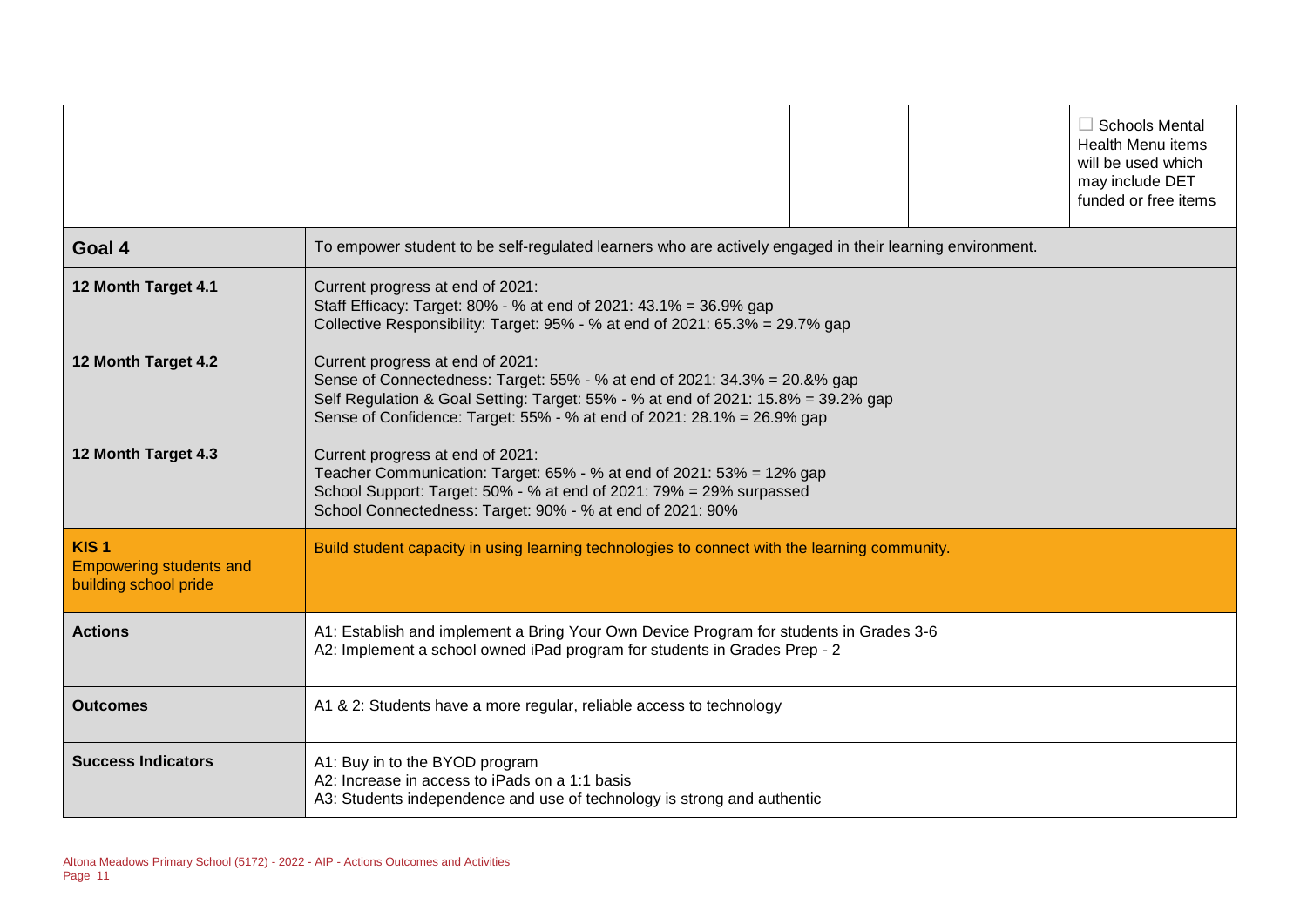| <b>Activities and Milestones</b>                                                                                                                                  | <b>People Responsible</b>                                              | Is this a PL<br><b>Priority</b> | When                             | <b>Funding Streams</b>                                                                                                                                                                                       |
|-------------------------------------------------------------------------------------------------------------------------------------------------------------------|------------------------------------------------------------------------|---------------------------------|----------------------------------|--------------------------------------------------------------------------------------------------------------------------------------------------------------------------------------------------------------|
| Establish and implement a Bring Your Own Device Program for<br>students in Grades 3-6<br>Implement a school owned iPad program for students in Grades<br>Prep - 2 | $\triangleright$ Leadership Team<br>$\overline{\mathbf{y}}$ Teacher(s) | $\Box$ PLP<br>Priority          | from:<br>Term 1<br>to:<br>Term 4 | \$0.00<br>Equity funding will<br>be used<br>Disability Inclusion<br>Tier 2 Funding will be<br>used<br>⊥ Schools Mental<br>Health Menu items<br>will be used which<br>may include DET<br>funded or free items |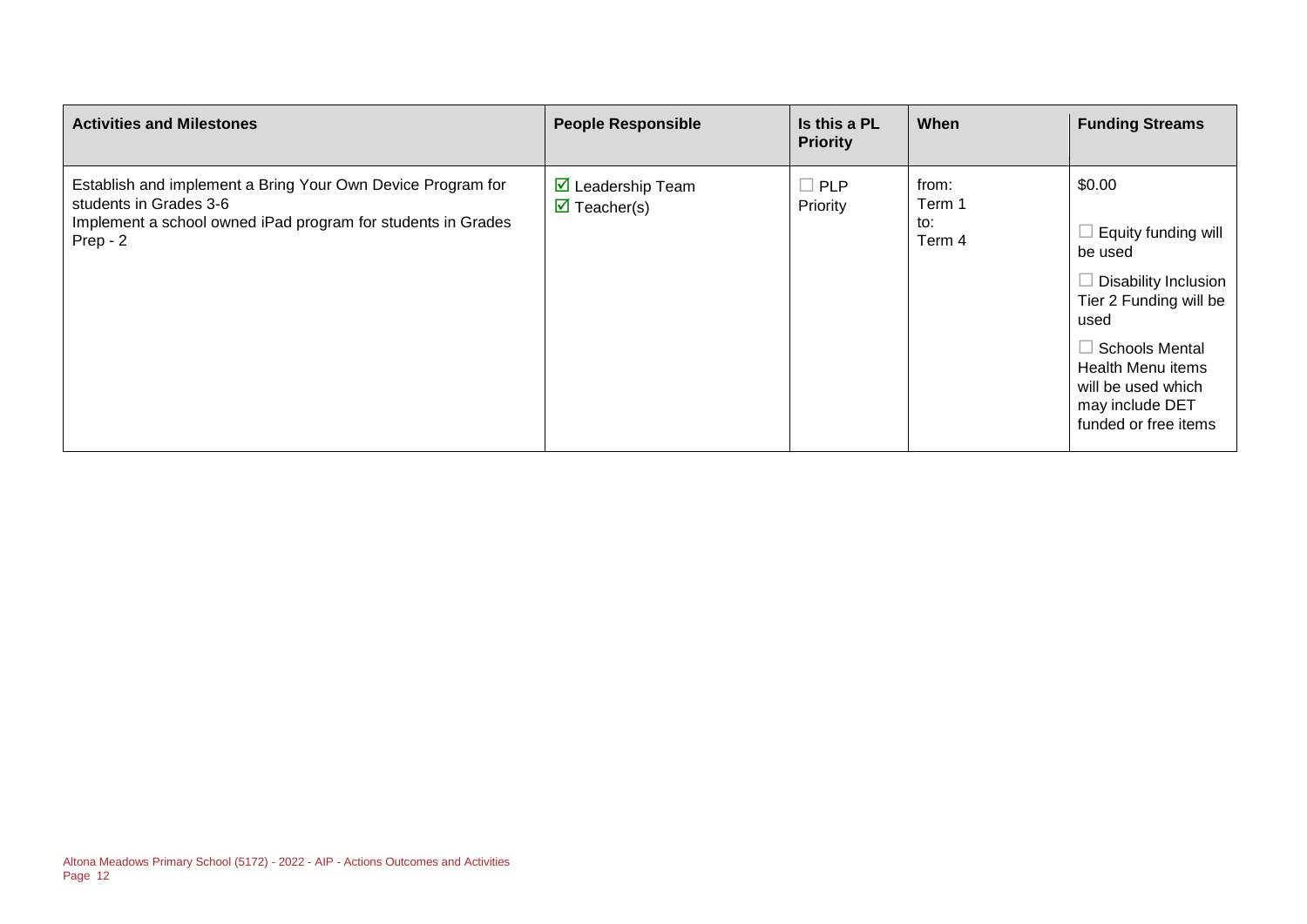### **Funding Planner**

#### Summary of Budget and Allocated Funding

| <b>Summary of Budget</b>            | School's total funding (\$) | <b>Funding Allocated in activities (\$)</b> | Still available/shortfall |
|-------------------------------------|-----------------------------|---------------------------------------------|---------------------------|
| <b>Equity Funding</b>               | \$312,848.36                | \$14,520.00                                 | \$298,328.36              |
| Disability Inclusion Tier 2 Funding | \$0.00                      | \$0.00                                      | \$0.00                    |
| Schools Mental Health Fund and Menu | \$0.00                      | \$0.00                                      | \$0.00                    |
| <b>Total</b>                        | \$312,848.36                | \$14,520.00                                 | \$298,328.36              |

#### Activities and Milestones – Total Budget

| <b>Activities and Milestones</b>                                                                  | <b>Budget</b> |
|---------------------------------------------------------------------------------------------------|---------------|
| Literacy Consultant engaged to strengthen knowledge and<br>implementation of Reading restructure. | 514,520.00    |
| <b>Totals</b>                                                                                     | \$14,520.00   |

#### Activities and Milestones - Equity Funding

| <b>Activities and Milestones</b>                                                                        | When                             | Funding allocated (\$) | Category                                                                    |
|---------------------------------------------------------------------------------------------------------|----------------------------------|------------------------|-----------------------------------------------------------------------------|
| Literacy Consultant engaged to<br>strengthen knowledge and<br>implementation of Reading<br>restructure. | from:<br>Term 1<br>to:<br>Term 2 | \$14.520.00            | $\triangleright$ Professional development (excluding CRT costs and new FTE) |
| <b>Totals</b>                                                                                           |                                  | \$14,520.00            |                                                                             |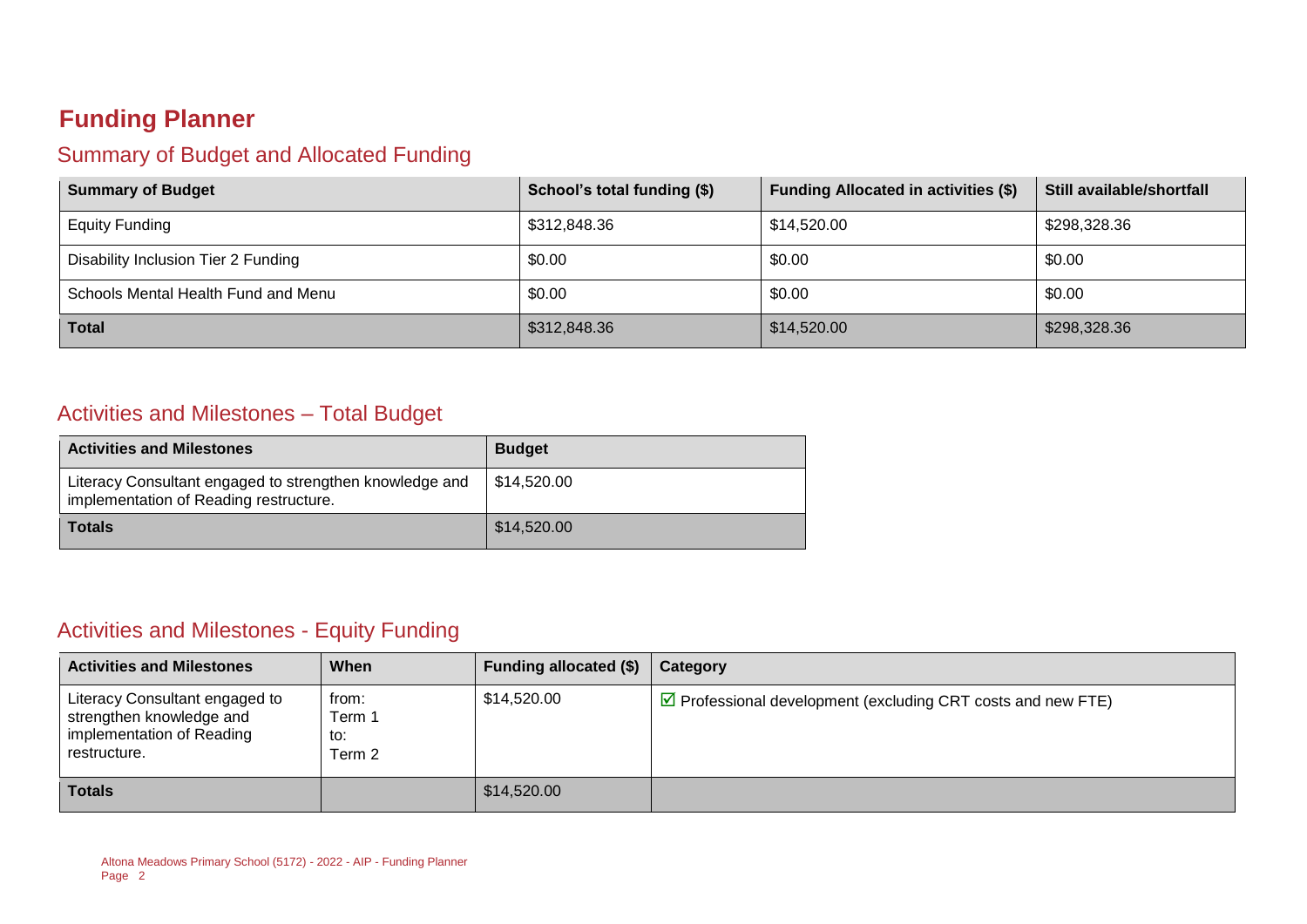#### Activities and Milestones - Disability Inclusion Funding

| <b>Activities and Milestones</b> | <b>When</b> | Funding allocated (\$) | <b>Category</b> |
|----------------------------------|-------------|------------------------|-----------------|
| Totals                           |             | \$0.00                 |                 |

#### Activities and Milestones - Schools Mental Health Fund and Menu

| <b>Activities and Milestones</b> | When | Funding allocated (\$) | Category |
|----------------------------------|------|------------------------|----------|
| Totals                           |      | \$0.00                 |          |

#### Additional Funding Planner – Total Budget

| <b>Activities and Milestones</b> | <b>Budget</b> |
|----------------------------------|---------------|
| <b>Totals</b>                    | \$0.00        |

#### Additional Funding Planner – Equity Funding

| <b>Activities and Milestones</b> | When | Funding allocated (\$) | Category |
|----------------------------------|------|------------------------|----------|
| Totals                           |      | \$0.00                 |          |

Additional Funding Planner – Disability Inclusion Funding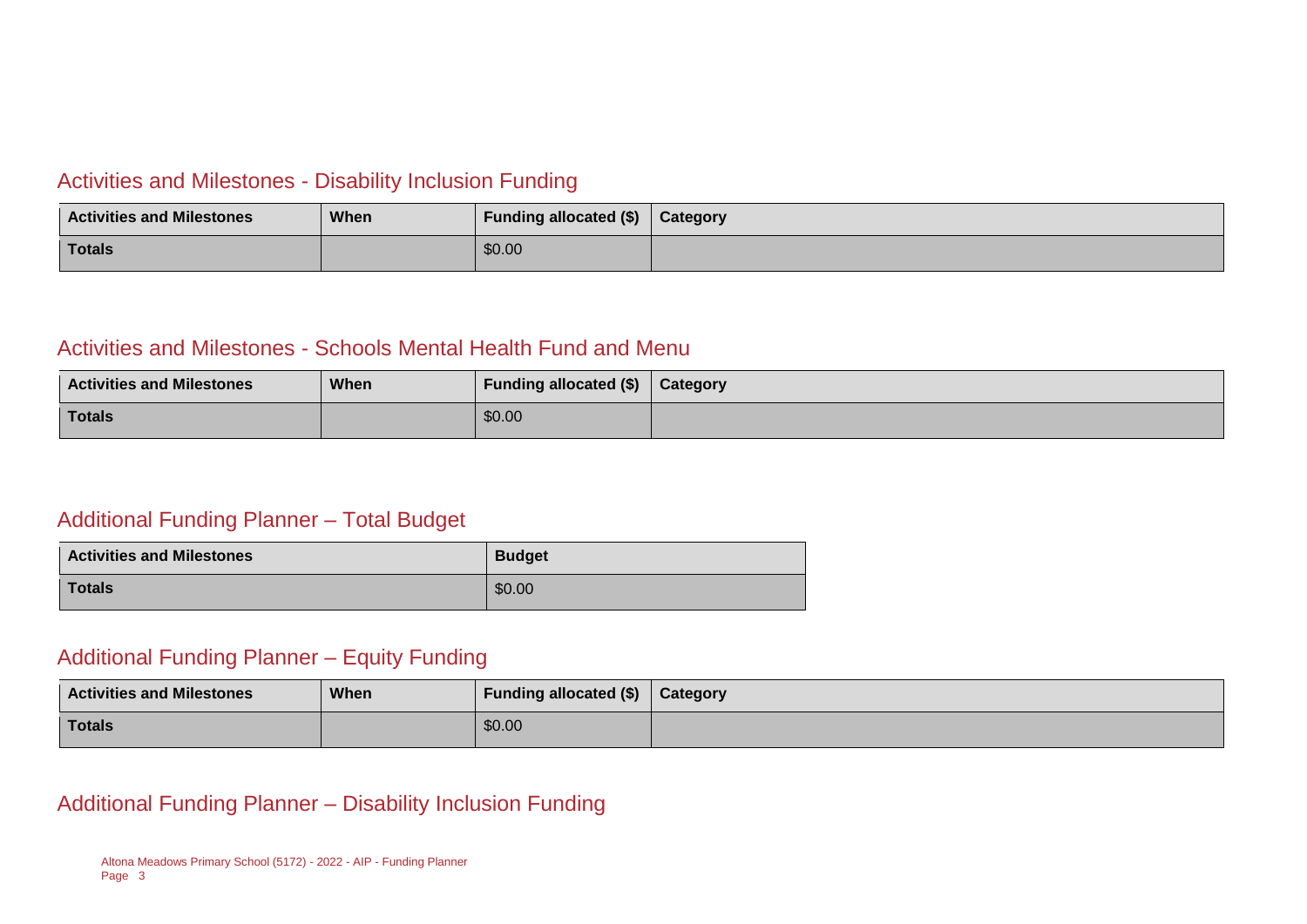| <b>Activities and Milestones</b> | When | <b>Funding allocated (\$)</b> | Category |
|----------------------------------|------|-------------------------------|----------|
| <b>Totals</b>                    |      | \$0.00                        |          |

### Additional Funding Planner – Schools Mental Health Fund and Menu

| <b>Activities and Milestones</b> | When | <b>Funding allocated (\$)</b> | Category |
|----------------------------------|------|-------------------------------|----------|
| <b>Totals</b>                    |      | \$0.00                        |          |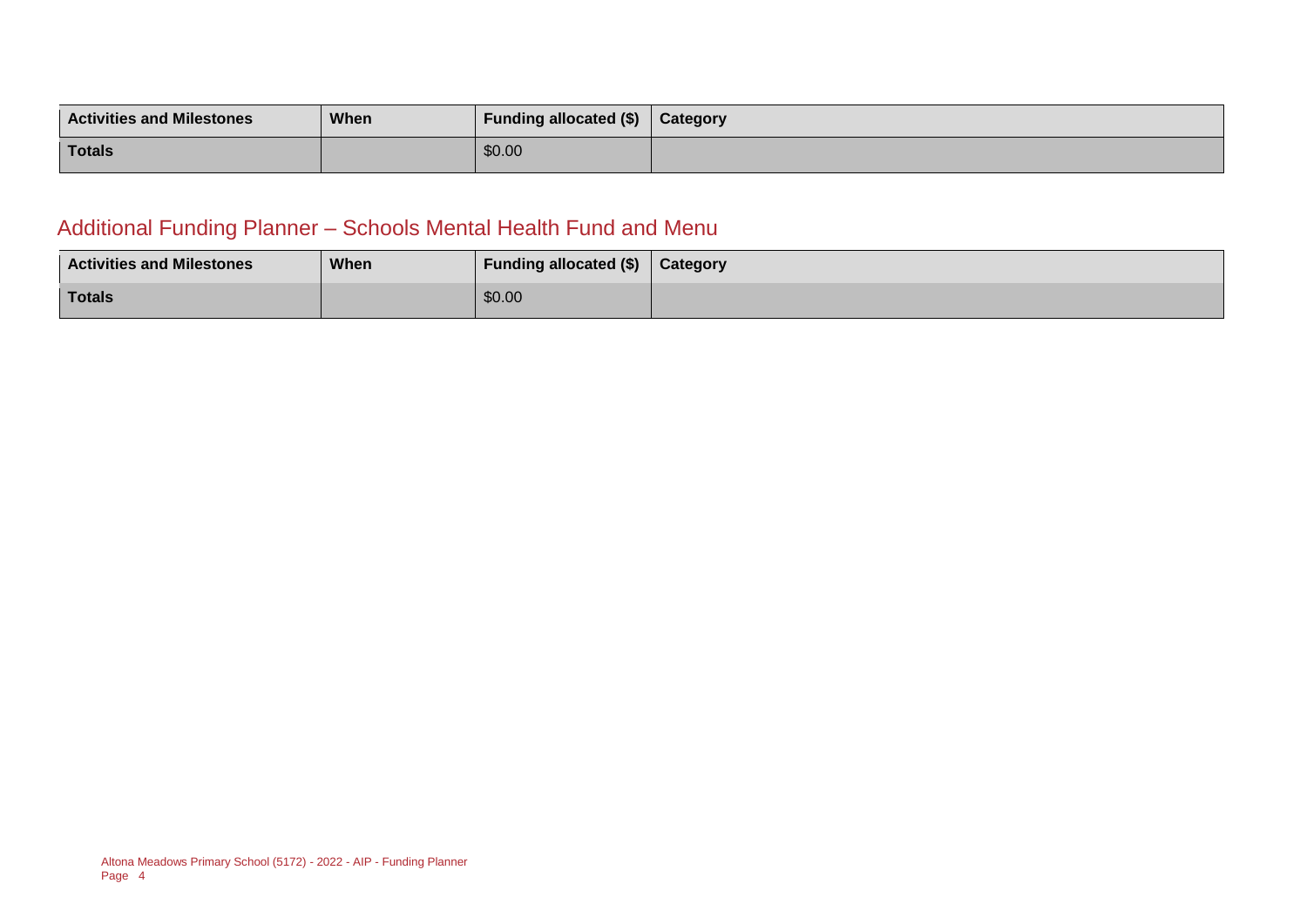# **Professional Learning and Development Plan**

| <b>Professional Learning</b><br><b>Priority</b>                                                                                                                                    | Who                                                                                                                             | When                             | <b>Key Professional Learning</b><br><b>Strategies</b>                                                                              | <b>Organisational Structure</b>                                                                                                                                                                                  | <b>Expertise Accessed</b>                                                                                                                                                                                                                       | Where                           |
|------------------------------------------------------------------------------------------------------------------------------------------------------------------------------------|---------------------------------------------------------------------------------------------------------------------------------|----------------------------------|------------------------------------------------------------------------------------------------------------------------------------|------------------------------------------------------------------------------------------------------------------------------------------------------------------------------------------------------------------|-------------------------------------------------------------------------------------------------------------------------------------------------------------------------------------------------------------------------------------------------|---------------------------------|
| <b>Restructure of Reading</b><br>Instructional Model to ensure<br>depth in teaching, consistent<br>practice, individual student<br>data used to plan purposeful<br>lesson content. | $\overline{\Box}$ All Staff                                                                                                     | from:<br>Term 1<br>to:<br>Term 4 | $\overline{\mathbf{z}}$ Planning<br>$\triangleright$ Curriculum development<br>$\boxtimes$ Formalised PLC/PLTs                     | $\triangledown$ Professional Practice<br>Day<br>☑ Formal School Meeting /<br><b>Internal Professional</b><br>Learning Sessions<br>$\triangleright$ Timetabled Planning<br>Day<br>$\triangledown$ PLC/PLT Meeting | $\triangleright$ Literacy expertise<br>$\overline{\mathbf{d}}$ Internal staff<br>$\overline{\mathbf{y}}$ Literacy Leaders<br>$\overline{\mathbf{y}}$ External consultants<br>Literacy consultant<br>engaged to assist with<br>staff development | $\overline{\Box}$ On-site       |
| Literacy Consultant engaged<br>to strengthen knowledge and<br>implementation of Reading<br>restructure.                                                                            | $\overline{\mathbf{M}}$ Leadership<br>Team                                                                                      | from:<br>Term 1<br>to:<br>Term 2 | $\overline{\mathbf{z}}$ Planning<br>$\triangleright$ Curriculum development<br>$\triangledown$ Formalised PLC/PLTs                 | ☑ Formal School Meeting /<br><b>Internal Professional</b><br>Learning Sessions<br>$\triangleright$ Timetabled Planning<br>Day<br>$\triangledown$ PLC/PLT Meeting                                                 | $\triangleright$ Literacy expertise<br>$\overline{\mathbf{d}}$ Internal staff                                                                                                                                                                   | $\overline{\mathsf{M}}$ On-site |
| Build staff capability to<br>identify appropriate<br>diagnostic assessments to<br>collect student data                                                                             | $\overline{\mathbf{M}}$ Leadership<br>Team<br>$\overline{\mathbf{M}}$ Literacy<br>Support<br>$\overline{\mathbf{z}}$ Teacher(s) | from:<br>Term 1<br>to:<br>Term 4 | $\overline{\mathbf{z}}$ Planning<br>$\triangleright$ Design of formative<br>assessments<br>$\triangleright$ Curriculum development | $\triangledown$ PLC/PLT Meeting                                                                                                                                                                                  | $\triangleright$ Literacy expertise<br>$\overline{\mathbf{z}}$ Literacy Leaders                                                                                                                                                                 | $\overline{\mathsf{M}}$ On-site |
| Develop whole staff<br>understanding of PLC's along<br>with norms and protocols for                                                                                                | $\overline{\mathbf{z}}$ Leadership<br>Team                                                                                      | from:<br>Term 1                  | $\overline{\mathbf{z}}$ Planning<br>$\triangleright$ Curriculum development                                                        | $\triangledown$ PLC/PLT Meeting                                                                                                                                                                                  | $\overline{\boxtimes}$ PLC Initiative                                                                                                                                                                                                           | $\overline{\mathsf{M}}$ On-site |